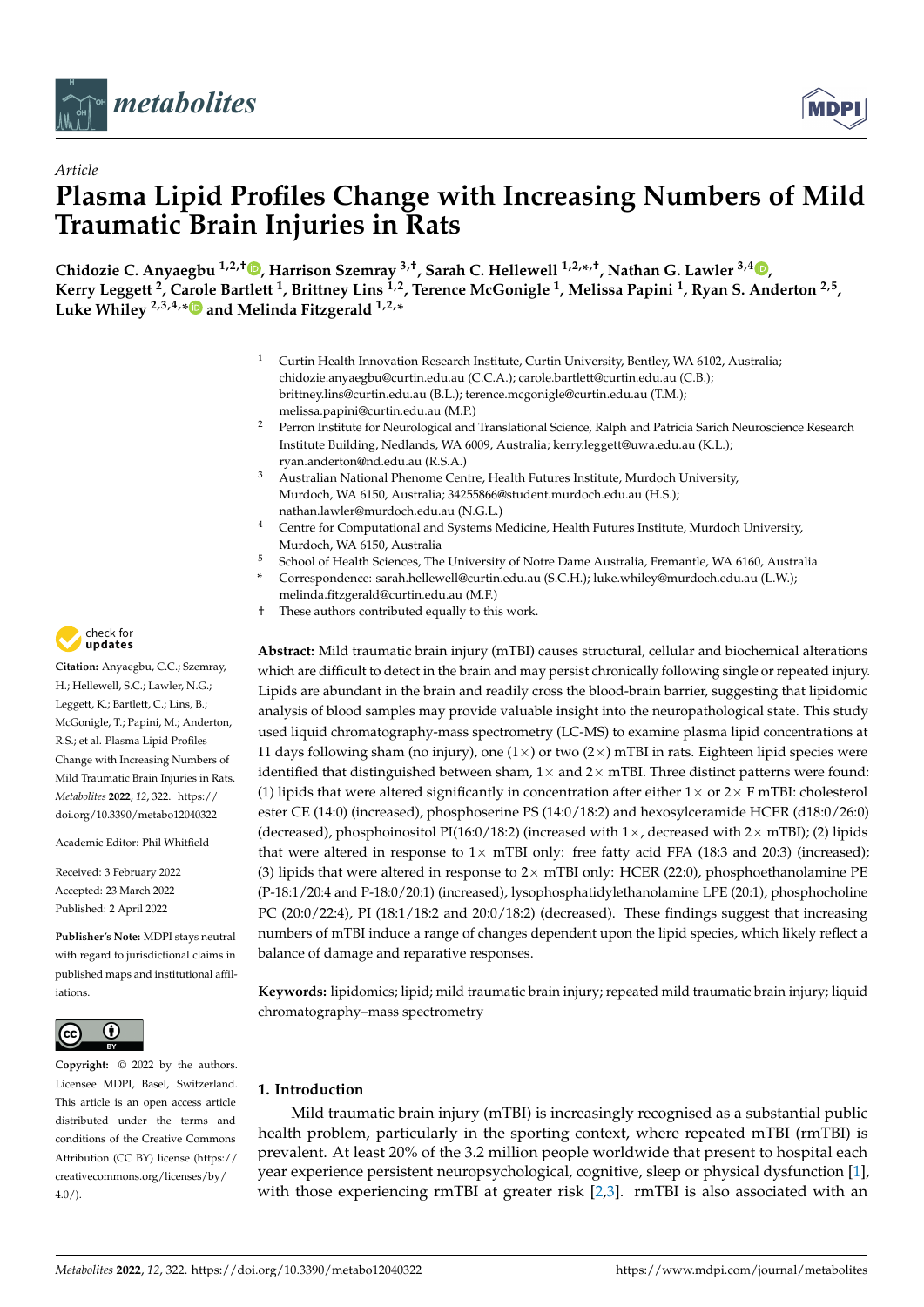increased risk of developing neurodegenerative diseases such as dementia and Parkinson's disease  $[4,5]$  $[4,5]$ . There are no effective treatments for the pathobiology perpetuating mTBI symptoms, partly due to an incomplete understanding of the underlying mechanisms of the condition. Longitudinal mechanistic studies are challenging due to the small number of accessible indicators of damage that reflect pathology in the brain following single and repeated mTBI.

A rapid-onset pathophysiological feature of mTBI is terminal membrane depolarisation caused by the excessive release of neurotransmitters from damaged neurons and glia. This activates voltage-gated calcium and sodium channels, leading to cell membrane and protein degradation by lipases and proteases [\[6\]](#page-11-5). The associated increase in intracellular calcium and sodium levels also triggers excessive reactive oxygen species production, in turn causing oxidative damage to proteins, lipids, and other macromolecules [\[7\]](#page-11-6). Such pathophysiological changes can cause degradation of the axonal cytoskeleton and extracellular matrix, resulting in the release of cellular components usually absent in the blood [\[8\]](#page-11-7).

There is growing evidence from experimental and clinical studies that TBI may induce unique alterations in brain lipid species which can be detected in the blood [\[9,](#page-11-8)[10\]](#page-11-9). These studies support the concept that changes to lipids and their metabolites in the blood may reflect disruptions to the structural integrity of lipid-rich cell membranes in the brain. Depending on their structure and function, lipids can be classified into two categories: (1) lipids that lack fatty acids (e.g., cholesterol and vitamins) and (2) fatty acid-containing lipids [\[9\]](#page-11-8). The latter class includes storage lipids (e.g., mono-, di-, and triacylglycerols) and membrane lipids such as glycerophospholipids (e.g., phosphatidylcholine, PC; phosphatidylethanolamine, PE; phosphatidylserine, PS; and phosphatidylinositol, PI) and sphingolipids (e.g., ceramide, sphingomyelin (SM) and glycosphingolipids). Membrane phospholipid metabolites include lysophosphatidylcholine (LPC), lysophosphatidylethanolamine (LPE), lysophosphatidylglycerol (LPG) and lysophosphatidylinositol (LPI). Lipids account for 60% of the brain's dry weight, and ~75% of lipids in mammals are specific to neural tissues, highlighting the unique importance of lipids for brain function [\[11\]](#page-11-10). Indeed, lipids play several key roles in the central nervous system, including cell membrane formation, regulation of membrane-bound ion channels, neurotransmission, and immune signalling [\[12\]](#page-11-11). Essential fatty acids for generating cell membrane phospholipids are either synthesised in the brain or transported from the systemic circulation through the blood–brain barrier [\[13,](#page-11-12)[14\]](#page-11-13).

Plasma lipid levels are altered in both human and rodent mTBI studies, with predominant focus being on the acute (<3 days) and chronic (>1 month) stages of injury. Clinical studies of populations vulnerable to rmTBI, such as contact sports players and military personnel, have reported decreases in plasma markers both acutely and chronically, with a cohort of ice hockey players demonstrating decreases in plasma PC and LPC 55 hours post-injury [\[15\]](#page-11-14). In soldiers who had experienced mTBI up to 10 years prior to lipid analysis, significant decreases in plasma levels of PC, LPC, PE, LPE, PI and SM were also detected and, interestingly, these changes were more pronounced in soldiers who had developed post-traumatic stress disorder, suggesting that lipid alterations may be more pronounced as pathology increases [\[16\]](#page-11-15). Similarly, in a closed-head mouse model of mTBI, the patterns of chronic decrease in plasma PC, LPC, PE, LPE and PI observed at 3, 12 and 24 months post-injury mimicked those detected in the soldiers with chronic mTBI [\[10\]](#page-11-9). In contrast to these peripheral decreases in plasma phospholipids, significant increases in PE, LPE, PC, LPC and SM have been reported in the mouse brain at acute (24 h) and/or chronic (3, 6, 9 and 12 month) time points post-rmTBI [\[17\]](#page-11-16), suggesting that concomitant decreases and increases in plasma and brain lipids, respectively, may reflect lipid transport to the brain as a reparative response. However, the changes in plasma phospholipids at the subacute phase of rmTBI (day 5–14) have not been explored in a closed-head rodent model of rmTBI that incorporates rotational movements, the predominant mechanism of tissue shearing and traumatic unconsciousness in human mTBI [\[18\]](#page-11-17). A well-characterised, rotational acceleration rat model of closed-head mTBI [\[19](#page-11-18)[–22\]](#page-11-19), allows the generation of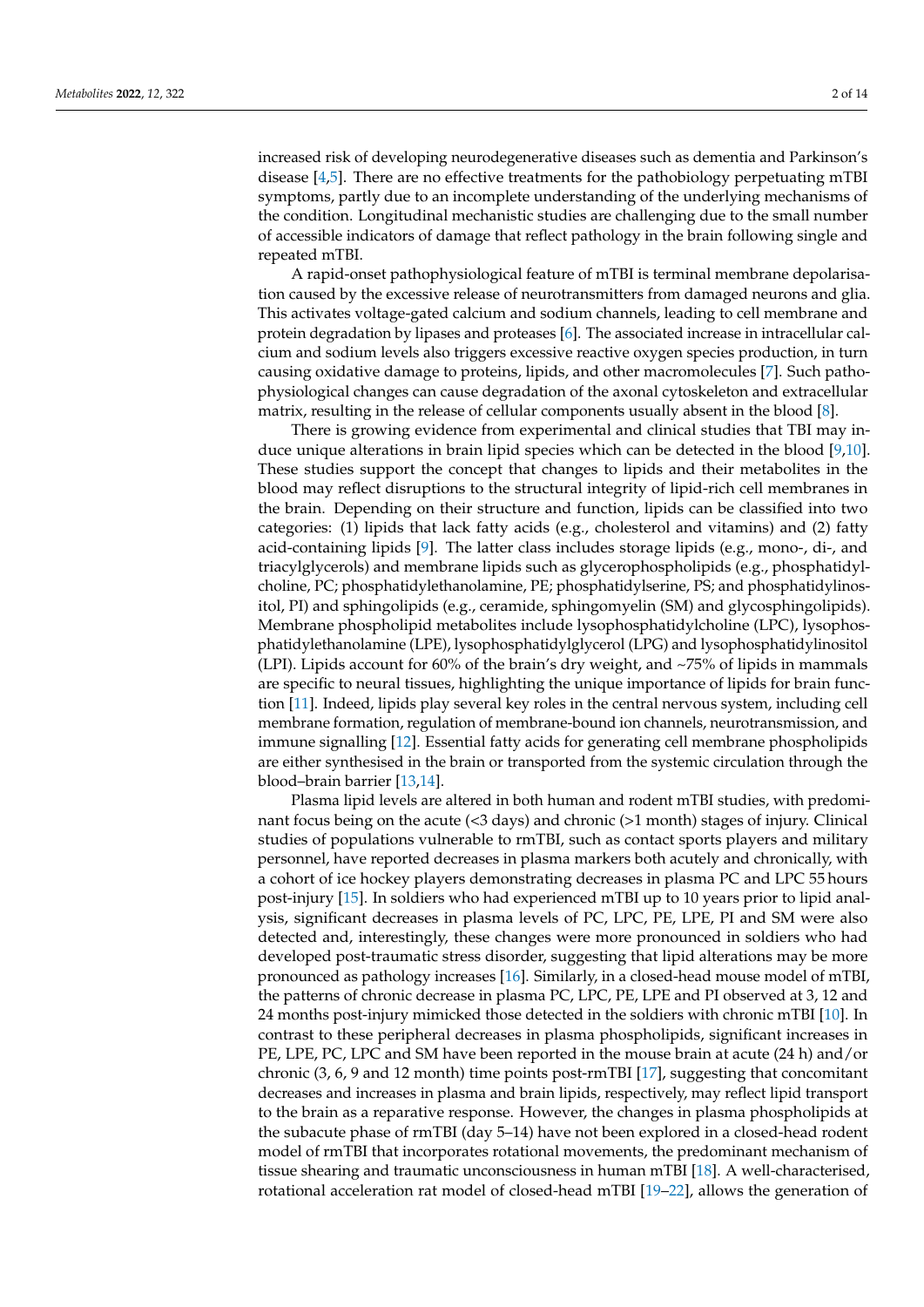cellular lipid alterations likely to be of clinical relevance. In this study, we used liquid chromatography–mass spectrometry (LC-MS) in conjunction with our rat rotational model of closed head mTBI [\[19–](#page-11-18)[22\]](#page-11-19) to profile the plasma lipidome at day 11 following sham, one  $(1\times)$  or two  $(2\times)$  mTBI, hypothesising that changes would be observed with increasing numbers of mTBI relative to sham injury. Analyses were performed at day 11 because our previous studies showed that the cellular indicators of damage, including microglial reactivity and oxidative stress, were most apparent at this subacute time [\[19](#page-11-18)[,20\]](#page-11-20), as compared to the more acute (day 4; [\[21\]](#page-11-21)) and chronic (3 month; [\[22\]](#page-11-19)) time points. Female rats were used to enable comparison of findings to our previous work [\[19–](#page-11-18)[22\]](#page-11-19), and to address the substantial under-representation of female animals in TBI literature.

# **2. Results**

# *2.1. Orthogonal Projection to Latent Structure-Discriminant Analysis (OPLS-DA) of Plasma Lipids Discriminates Sham, 1*× *mTBI and 2*× *mTBI*

Following data cleaning, the final dataset consisted of 856 reproducible lipid species from 19 different lipid classes. A principal component analysis (PCA) model was created to assess the overall variation in the dataset (Figure S1). From the PCA, the replicate quality control (QC) samples successfully clustered, demonstrating the reproducibility of the extraction and analysis.

To identify the metabolic signature associated with mTBI, supervised orthogonal projection to latent structure-discriminant analysis (OPLS-DA) was performed on the lipid data generated from the sham  $(n = 4)$ ,  $1 \times mTBI$  ( $n = 6$ ) and  $2 \times mTBI$  ( $n = 7$ ) groups (Figure [1\)](#page-2-0). The OPLS-DA model scores were as follows: sham control and  $1\times$  mTBI groups (Figure [1A](#page-2-0) and Table S1) (R2 X = 0.637, R2 Y = 0.858, Q2 = 0.307);  $1 \times$  mTBI and  $2 \times$  mTBI groups (Figure [1B](#page-2-0) and Table S2) ( $R2 X = 0.558$ ,  $R2 Y = 0.84$ ,  $Q2 = 0.206$ ); sham control and 2 $\times$  mTBI groups (Figure [1C](#page-2-0) and Table S3) (R2  $X = 0.603$ , R2  $Y = 0.952$ , Q2 = 0.322).

<span id="page-2-0"></span>

**Figure 1.** Orthogonal projection to latent structure-discriminant analysis (OPLS-DA) of plasma li-**Figure 1.** Orthogonal projection to latent structure-discriminant analysis (OPLS-DA) of plasma lipids following sham,  $1 \times$  or  $2 \times$  mTBI. (A) OPLS-DA visualisations of control samples vs.  $1 \times$  mTBI samples. (**B**) OPLS-DA visualisations of  $2 \times m$ TBI vs.  $1 \times m$ TBI. The model was scaled proportionally to R2x, R2x(1) = 0.143, R2Xo(1) = 0.415. (C), OPLS-DA visualisations of control vs.  $2 \times mTBL$  (D) singular mTBI intervention ( $1 \times m$ TBI) was projected onto the final model for validation. The model  $\frac{m_1}{2}$  and  $\frac{m_2}{2}$  in  $\frac{m_1}{2}$  and  $\frac{m_2}{2}$  (1)  $\frac{m_1}{2}$  and  $\frac{m_2}{2}$  in  $\frac{m_1}{2}$  in  $\frac{m_2}{2}$  in  $\frac{m_1}{2}$  in  $\frac{m_2}{2}$  in  $\frac{m_1}{2}$  in  $\frac{m_2}{2}$  in  $\frac{m_1}{2}$  in  $\frac{m_2}{2}$  in  $\frac{m_1$ was scaled proportionally to  $R2x$ ,  $R2x(1) = 0.0886$ ,  $R2Xo(1) = 0.548$ . mTBI, mild traumatic brain injury.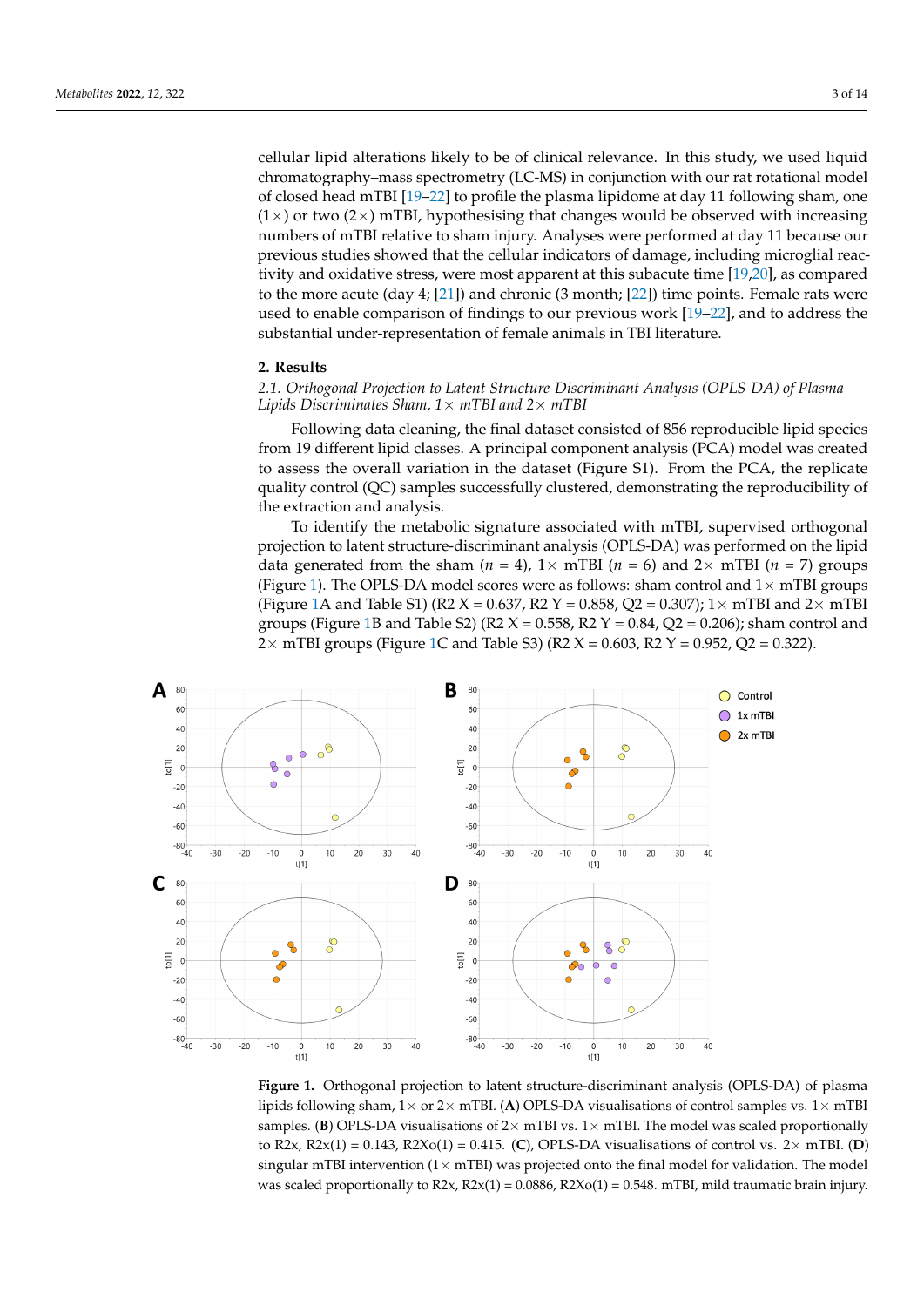Finally, to test for the existence of a progressive trend in the data following the  $1\times$  mTBI and  $2\times$  mTBI interventions, the  $1\times$  mTBI data were predictively projected onto the existing OPLS-DA model for sham control vs.  $2 \times mTBI$ . This resulted in the  $1 \times$ mTBI data projecting into the model space between the sham control and  $2\times$  TBI groups, indicating a progressive change in the lipid data: sham control  $\rightarrow 1 \times mTBI \rightarrow 2 \times mTBI$ (Figure [1D](#page-2-0)).

#### 2.2. Individual Plasma Metabolites Are Altered Differentially in Response to  $1\times$  or  $2\times$  *mTBI*

Given the results in the OPLS-DA models and to further stratify the three groups, a nonparametric Kruskal–Wallis one-way analysis of variance (ANOVA) on ranks was performed using the individual lipid species in the data set to further clarify which metabolites were driving the OPLS-DA models. This was performed on 856 individual lipid species identified in the data set, and a post hoc Dunn's test was then completed to report inter-class differences. A total of 18 plasma lipids were found to be significantly different ( $p \leq 0.05$ ) between the sham control,  $1 \times mTBI$  and  $2 \times mTBI$  groups, respectively (Table [1\)](#page-3-0).

<span id="page-3-0"></span>**Table 1.** Kruskal–Wallis one-way ANOVA on ranks analysis of plasma lipids.

|                | <b>Lipid Species</b> | Kruskal-Wallis   |                  | <b>Post-Hoc Dunn's Test</b>             |                                         |                                                  |                                 |                                 |                                   |
|----------------|----------------------|------------------|------------------|-----------------------------------------|-----------------------------------------|--------------------------------------------------|---------------------------------|---------------------------------|-----------------------------------|
| Lipid<br>Class |                      | $\boldsymbol{p}$ | eta <sup>2</sup> | p<br>(Control<br>VS.<br>$1 \times mTBI$ | p<br>(Control<br>vs.<br>$2 \times mTBI$ | p<br>$(1 \times mTBI)$<br>VS.<br>$2 \times mTBI$ | <b>Control Mean</b><br>(95% CI) | $1\times$ mTBI Mean<br>(95% CI) | $2\times$ mTBI Mean<br>$(95\%$ CI |
| <b>LPE</b>     | LPE(20:1)            | 0.008            | 0.554            | 0.459                                   | 0.008                                   | 0.002                                            | 0.042(0.030, 0.054)             | 0.042(0.036, 0.048)             | 0.032(0.028, 0.036)               |
| <b>LPE</b>     | LPE(22:6)            | 0.009            | 0.537            | 0.076                                   | 0.103                                   | 0.001                                            | 0.038(0.022, 0.054)             | 0.049(0.039, 0.059)             | 0.029(0.023, 0.035)               |
| PI             | PI(16:0/18:2)        | 0.014            | 0.471            | 0.449                                   | 0.013                                   | 0.004                                            | 0.952(0.806, 1.098)             | 1.050 (0.815,1.285)             | 0.819(0.777, 0.861)               |
| <b>LPE</b>     | LPE(22:5)            | 0.016            | 0.443            | 0.092                                   | 0.12                                    | 0.002                                            | 0.015(0.007, 0.023)             | 0.021(0.013, 0.029)             | 0.010(0.006, 0.014)               |
| LPG            | LPG(18:2)            | 0.016            | 0.443            | 0.13                                    | 0.084                                   | 0.002                                            | 0.016(0.011, 0.021)             | 0.018(0.015, 0.021)             | 0.012(0.009, 0.015)               |
| PS             | PS(14:0/18:2)        | 0.018            | 0.43             | 0.006                                   | 0.005                                   | 0.48                                             | 0.008(0.005, 0.011)             | 0.004(0.003, 0.005)             | 0.004(0.002, 0.006)               |
| PE             | $PE(P-18:1/20:4)$    | 0.025            | 0.384            | 0.166                                   | 0.005                                   | 0.036                                            | 2.640 (1.771,3.511)             | 2.990 (2.596,3.376)             | 5.630 (2.151,9.101)               |
| PI             | PI(16:0/18:3)        | 0.029            | 0.363            | 0.076                                   | 0.189                                   | 0.004                                            | 0.006(0.005, 0.007)             | 0.009(0.006, 0.012)             | 0.005(0.004, 0.006)               |
| <b>HCER</b>    | HCER(d18:0/26:0)     | 0.032            | 0.348            | 0.015                                   | 0.006                                   | 0.387                                            | 0.001(0.001, 0.001)             | 0.001(0.001, 0.001)             | 0.001(0.001, 0.001)               |
| <b>FFA</b>     | FFA(20:3)            | 0.038            | 0.324            | 0.005                                   | 0.057                                   | 0.118                                            | 0.712(0.492, 0.932)             | 1.140 (0.738,1.532)             | 0.954(0.663, 1.245)               |
| PI             | PI(18:1/18:2)        | 0.039            | 0.319            | 0.429                                   | 0.03                                    | 0.01                                             | 0.454(0.383, 0.525)             | 0.516(0.341, 0.691)             | 0.361(0.306, 0.416)               |
| <b>HCER</b>    | HCER(22:0)           | 0.04             | 0.317            | 0.469                                   | 0.021                                   | 0.013                                            | 1.550 (1.292,1.800)             | 1.570 (1.431,1.715)             | 1.820 (1.627,2.003)               |
| CE             | CE(14:0)             | 0.041            | 0.312            | 0.043                                   | 0.006                                   | 0.198                                            | 1.490 (0.988,2.000)             | 2.140 (1.475,2.805)             | 2.370 (1.967, 2.775)              |
| <b>FFA</b>     | FFA(18:3)            | 0.049            | 0.288            | 0.054                                   | 0.322                                   | 0.008                                            | 6.930 (1.147,12.715)            | 10.200 (7.815,12.607)           | 5.940 (3.900,7.970)               |
| PI             | PI(20:0/18:2)        | 0.049            | 0.287            | 0.399                                   | 0.039                                   | 0.011                                            | 0.030(0.018, 0.042)             | 0.03(0.025, 0.035)              | 0.024(0.009, 0.039)               |
| PC             | PC(20:0/22:4)        | 0.049            | 0.287            | 0.399                                   | 0.039                                   | 0.011                                            | 0.050(0.028, 0.072)             | 0.046(0.039, 0.053)             | 0.061(0.049, 0.073)               |
| PE             | $PE(P-18:0/20:1)$    | 0.049            | 0.288            | 0.159                                   | 0.009                                   | 0.064                                            | 0.075(0.043, 0.107)             | 0.058(0.048, 0.068)             | 0.049(0.039, 0.059)               |
| PI             | PI(18:1/18:1)        | 0.05             | 0.286            | 0.237                                   | 0.081                                   | 0.008                                            | 0.498(0.278, 0.718)             | 0.610(0.371, 0.849)             | 0.385(0.301, 0.469)               |

Pairwise post-hoc Dunn's tests were performed on lipids that returned a Kruskal–Wallis *p* < 0.05. Kruskal–Wallis effect size (eta<sup>2</sup>), individual group means and their 95% confidence intervals are also displayed. CE, cholesterol ester; FFA, free fatty acid; HCER, hexosylceramide; LPE, lysophosphatidylethanolamine; LPG, lysophosphoglycerol; mTBI, mild traumatic brain injury; PC, phosphocholine; PE, phosphoethanolamine; PI, phosphoinositol; PS, phosphoserine.

These lipids could be grouped into three distinct patterns of change following injury. The first pattern was lipids whose concentration was significantly altered by both  $1\times$  mTBI or  $2\times$  mTBI (Figure [2\)](#page-4-0): this included CE (14:0), which increased after  $1\times$  ( $p = 0.04$ ) and  $2\times$  injuries ( $p < 0.01$ ); PS (14:0/18:2) and HCER (d18:0/26:0), which decreased after  $1\times$ and 2× mTBI (PS (14:0/18:2): *p* < 0.01 for 1× and 2× mTBI; HCER (d18:0/26:0): *p* = 0.03 and  $p < 0.001$  for  $1 \times$  and  $2 \times$  mTBI, respectively); and PI (16:0/18:2), which increased significantly after  $1\times$  mTBI ( $p < 0.01$ ) but decreased in response to  $2\times$  mTBI ( $p = 0.01$ ).

The second pattern of change was of lipids whose concentration was altered only in response to  $1\times$  mTBI (Figure [3\)](#page-4-1). This pattern was specific to FFA, with significant increases in concentration of both FFA (18:3) ( $p = 0.05$ ) and FFA (20:3) ( $p < 0.01$ ) with  $1 \times$  injury only.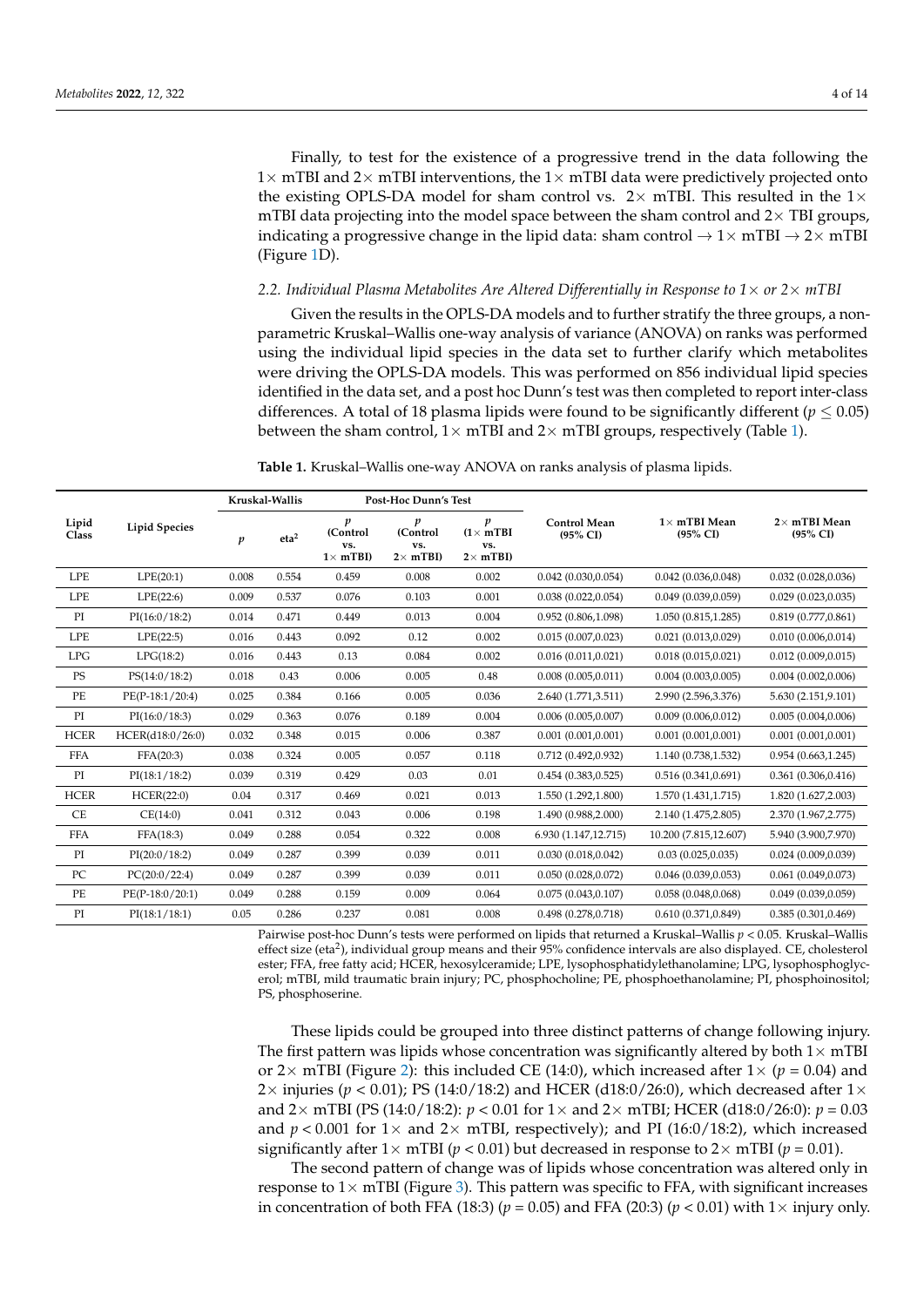<span id="page-4-0"></span>The third pattern was of lipids altered only in response to  $2\times$  mTBI (Figure [4\)](#page-5-0). This pattern comprised an increase in the concentration of HCER (22:0)  $(p = 0.04)$  and PEs (P-18:1/20:4)  $(p = 0.02)$  and (P-18:0/20:1) ( $p = 0.05$ ), and decreased concentrations of LPE (20:1) ( $p = 0.01$ ), PC (20:0/22:4) ( $p = 0.05$ ) and PIs (18:1/18:2) ( $p = 0.04$ ) and (20:0/18:2) ( $p = 0.05$ ), after  $2 \times$  mTBI. Some lipid alteration was also observed between  $1 \times$  and  $2 \times$  mTBI (Figure S2). However, since there were no observed differences in comparison to the sham control, these findings were not considered in the scope of our hypotheses and current analyses. The first pattern was lipids whose concentration was significantly altered by both 1× mTBI

These lipids could be grouped into the grouped into three distinct patterns of change for change for change for



Figure 2. Lipids that change with one and two injuries vs. sham control. (A), increase after  $1\times$  or  $2\times$ mTBI; (**B**), decrease after  $1 \times$  or  $2 \times$  mTBI; (**C**), increase with  $1 \times$  mTBI and decrease with  $2 \times$  mTBI.  $1 \times m$  TBI and  $2 \times m$  TBI groups. Significant differences between groups are indicated above the boxplots by  $*(p < 0.05)$  or  $** (p < 0.01)$ . CE, cholesterol ester; HCER, hexosylceramide; mTBI, mild traumatic brain injury; PI, phosphoinositol; PS, phosphoserine. Boxplots represent the minimum, first quartile, median, third quartile, and maximum, for the control,

<span id="page-4-1"></span>

**Figure 3.** Lipids that change with one injury vs. sham control. Boxplots represent the minimum, first first quartile, median, third quartile, and maximum, for the control, 1× mTBI and 2× mTBI groups. Significant differences between groups are indicated above the boxplots by  $**$  ( $p < 0.05$ ) or  $**$  ( $p < 0.01$ ). FFA, free fatty acid; mTBI, mild traumatic brain injury. **Figure 3.** Lipids that change with one injury vs. sham control. Boxplots represent the minimum,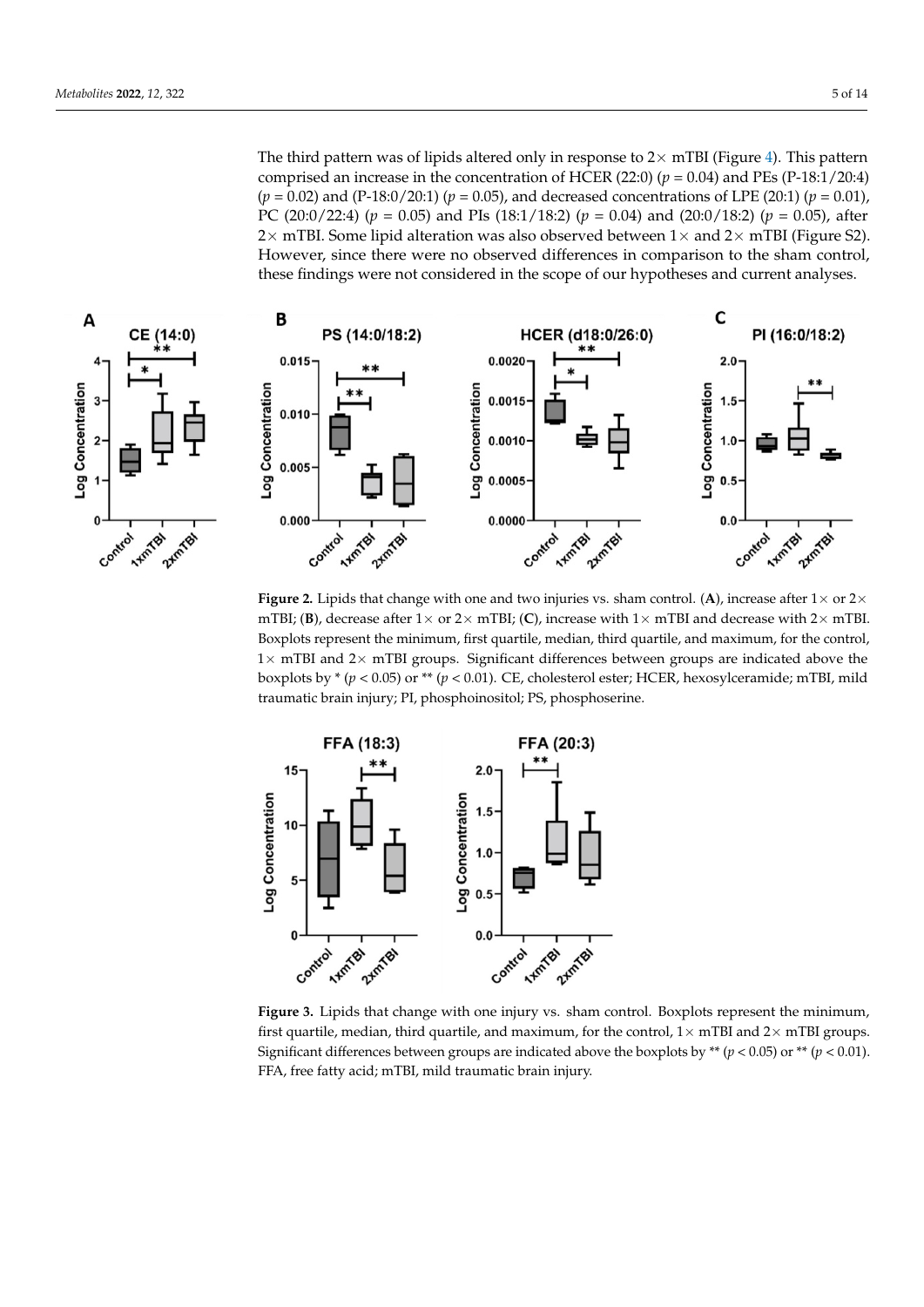<span id="page-5-0"></span>

 $(B)$ , decrease after 2 $\times$  mTBI. Boxplots represent the minimum, first quartile, median, third quartile, and maximum, for the control,  $1\times$  mTBI and  $2\times$  mTBI groups. Significant differences between groups are indicated above the boxplots by  $*(p < 0.05)$  or  $** (p < 0.01)$ . HCER, hexosylceramide; LPE, lysophosphatidylethanolamine; mTBI, mild traumatic brain injury; PC, phosphocholine; PE, phosphoethanolamine; PI, phosphoinositol. **Figure 4.** Lipids that change with two injuries vs. sham control. (A), Increase after  $2 \times mTBI$ ;

# phoethanolamine; PI, phosphoinositol. **3. Discussion**

FFA, free fatty acids acids acids acids acids to the property acids to the property of the property of the pro<br>The property of the property of the property of the property of the property of the property of the property o

bations which occur following TBI [\[23–](#page-12-0)[25\]](#page-12-1). Lipids are broadly known to be disturbed<br>
can be disturbed mTBI is an emerging line of enquiry  $[10,26,27]$  $[10,26,27]$  $[10,26,27]$ . Here, we applied a target lipid screen to measure 856 lipid species to investigate the effect of single vs. repeated mTBI on the plasma lipidome in a rat mTBI model at 11 days post-injury, a time at which the oxidative and inflammatory mediators of secondary pathology are evident  $[21,22]$  $[21,22]$ . We identified The metabolic changes associated with mTBI are complex and can have central and peripheral physiological effects. LC-MS can provide unique insight into chemical perturfollowing TBI. However, the characterisation of alterations in individual lipid species after 18 significantly altered lipids in rat plasma that could accurately distinguish between sham,  $1\times$  mTBI and  $2\times$  mTBI, indicating that the lipidome remains significantly altered in the subacute phase of mTBI, and that this pathology increases variably with repeated injury.

> Multivariate OPLS-DA (sham vs.  $1 \times m$ TBI; sham vs.  $2 \times m$ TBI;  $1 \times m$ TBI vs.  $2 \times m$ TBI) resulted in models with distinct separations between the classes. Furthermore, projection of the 1 $\times$  mTBI intervention group onto the sham vs. 2 $\times$  TBI model resulted in the 1 $\times$  mTBI group being predicted centrally between the sham group and the  $2\times$  mTBI group, indicating that overall, lipid alterations follow progressive trends with increasing mTBI insults. These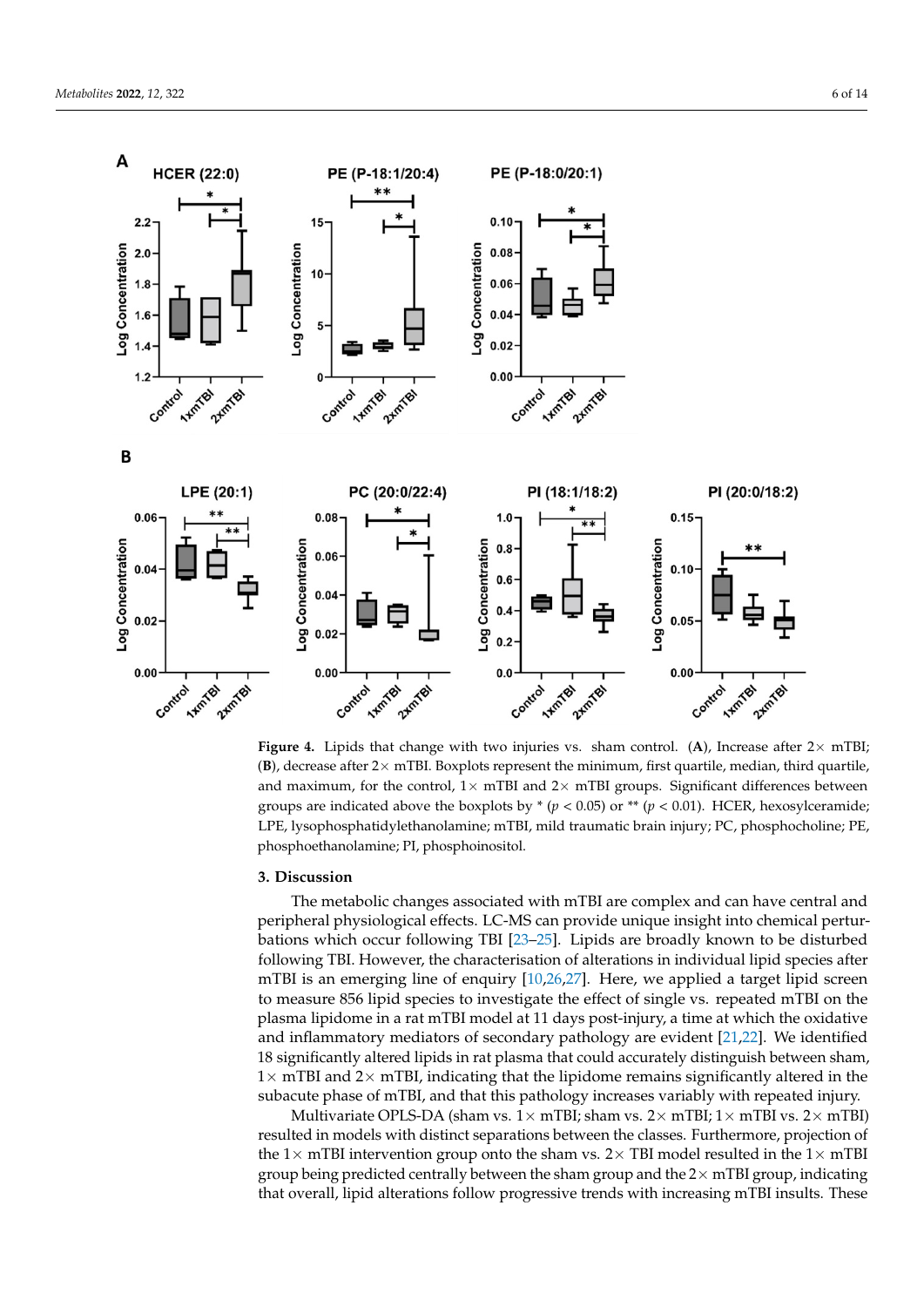findings may provide further insight into the pathological consequences of increasing numbers of mTBI, as seen in contact sport and military injuries. Following multivariate modelling of the data, univariate analysis indicated eighteen lipids that distinguished between the sham,  $1\times$  mTBI and  $2\times$  mTBI groups. Further analysis of concentration ratios demonstrated three principal patterns of change across the 18 lipid biomarkers identified: (1) altered lipid concentration with both  $1\times$  or  $2\times$  mTBI vs. sham control; (2) altered lipid concentration with  $1\times$  mTBI (but not  $2\times$  mTBI); (3) lipid concentrations that significantly differed from sham control concentrations only after  $2\times$  mTBI (See Table S5).

Cholesterol esters (CE) conformed to the first pattern, being increased after both  $1\times$ and  $2\times$  mTBI. CEs have been shown to increase transiently in a controlled cortical impact rat model of moderate/severe TBI, with CE (18:1) peaking at 3 days in the lesion and perilesional tissue [\[28\]](#page-12-4). However, altered CE (14:0) has not previously been reported in either a closed-head or an mTBI model. Our results suggest that the time course of CE alteration may be substantially different in closed-head injury, with significant elevations in plasma still detected at 11 days post-injury in our closed-head rotational mTBI model after  $1\times$  and  $2\times$ injuries. Indeed, the subacute elevations of lipids following this identified pattern warrant further investigation for their capacity as injury biomarkers, given that they were readily detectable in plasma beyond the acute phase. In contrast, we found that phosphoserine (PS) (14:0/18:2) and hexosylceramide (HCER) (d18:0/26:0) significantly decreased with both  $1\times$  and  $2\times$  mTBI. As an ester, PS is an important intermediary for phosphoric acid and serine. L-serine has received increasing attention as a multifunctional agent capable of restoring cognitive function, reducing inflammation and promoting remyelination in several neurological conditions [\[29\]](#page-12-5), suggesting that downstream metabolite loss may reduce the production of this neurotrophic factor, with deleterious consequences. Lipid species from the phosphoinositol (PI) class (16:0/18:2) were increased in concentration in the  $1\times$  mTBI group when compared to the sham control group. However, the same species decreased in the  $2\times$  mTBI group. This finding is paradoxical, although it mirrors our previous findings of microglial reactivity and oxidative damage in brain tissue in this model [\[21](#page-11-21)[,22\]](#page-11-19), lending support to its biological plausibility. While these opposing responses to single and repeated injuries are currently under investigation, they reveal that pathology may not follow a linear pattern with increasing injury, but may instead involve distinct responses.

The second observed lipid pattern comprised free fatty acids (FFA), which were also increased only after  $1\times$  mTBI. FFAs are precursors to eicosanoids, which are important modulators of inflammation, cell signalling and vascular response (among others) throughout the central nervous system [\[30\]](#page-12-6). These products of lipid peroxidation have been increasingly reported to accumulate after TBI in both tissue and biofluids, potentiating the pathological response [\[25](#page-12-1)[,31](#page-12-7)[,32\]](#page-12-8). As such, FFA concentrations have been suggested as a putative clinical biomarker of outcome [\[32\]](#page-12-8). In the present study, our finding of increased plasma concentrations of both FFA (18:3) and FFA (20:3) with  $1\times$  mTBI supports these clinical findings, potentially demonstrative of persisting lipid peroxidation and inflammation in this subacute post-injury period. It is noteworthy that this pattern was not observed after  $2\times$  mTBI, and further investigation is required in a larger cohort to determine whether this FFA alteration is truly specific to single injury.

Our third observed pattern of lipids responsive only to  $2\times$  mTBI included HCER (22:0), PE (P-18:0/20:1), and PE (P-18:1/20:4), which increased with injury. These two PE species have been linked to multiple neurodegenerative diseases, including Parkinson's disease and Alzheimer's disease [\[33,](#page-12-9)[34\]](#page-12-10), where they were found at increased concentrations in the post-mortem brain. Findings of PE alterations in experimental injury have been mixed: in moderate-severe TBI, PE levels are increased in lesioned brain tissue at three days [\[35\]](#page-12-11). Moreover, in moderate-severe TBI, decreased serum PE levels have been reported across the first seven days [\[25\]](#page-12-1) and at three months, coinciding with decreases in brain tissue [\[36\]](#page-12-12). A recent study also described serum PE decreases at 24 h after single mTBI and repeated mTBI [\[37\]](#page-12-13). In contrast, in a mouse model of repeated mTBI, total PE concentrations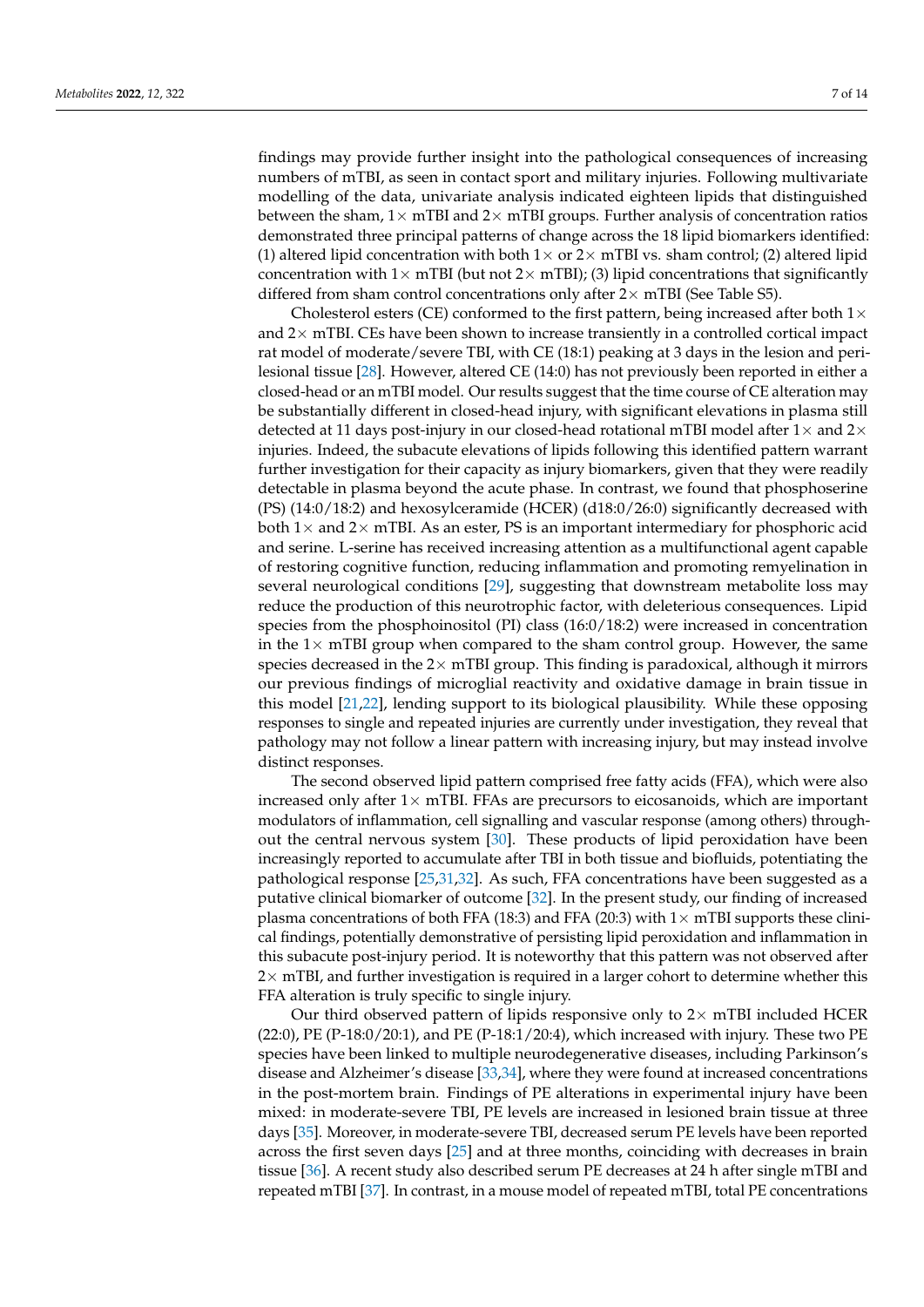significantly increased in the hippocampus at 24 h after injury, and remained significantly elevated to 12 months post-injury [\[38\]](#page-12-14). Given the roles for PE in myelin maintenance at the axonal node and vesicular formation [\[39](#page-12-15)[,40\]](#page-12-16), this generalised mTBI-mediated increase in PE species at 11 days post-injury may reflect heightened transport for reparative myelination at the node of Ranvier, for which we have previously described significant alteration after rmTBI in this model [\[19\]](#page-11-18). In contrast, several lipids were decreased only in response to 2× mTBI, including lysophosphatidylethanolamine (LPE) (20:1), phosphocholine (PC) (20:0/22:4), and phosphoinositol (PI) (18:1/18:2) and (20:0/18:2). LPEs have recently been shown to stimulate neurite outgrowth and reduce glutamate-mediated excitotoxicity in neuronal culture [\[41\]](#page-12-17), indicating a beneficial role after injury. Likewise, PIs are key regulators of cytoskeletal function and myelination, with tissue depletion linked to demyelination and axonal loss [\[42\]](#page-12-18), and PCs have a vital role in the structural integrity of the neuronal and glial membranes [\[43\]](#page-12-19).

While future mechanistic studies are required to identify the damage processes responsible for the subacute lipid alterations reported in this study, we previously found increased lipid peroxidation in cortical neurons at day four following  $2\times$  mTBI [\[21\]](#page-11-21), suggesting that oxidative stress-induced lipid peroxidation may play a role. Lipid peroxidation is a hallmark of neurodegenerative conditions, such as TBI [\[44\]](#page-13-0). The prolonged peroxidation of phospholipids causes cell membrane disintegration [\[45\]](#page-13-1). As PC and PE are the major lipids in neuronal somas and neuritic processes [\[46\]](#page-13-2), their oxidative damage in the brain could potentially stimulate increased recruitment of PC, PE and their metabolites from the periphery for repairing neurons. The observed plasma decreases in LPE, PC and PI concentrations after  $2\times$  mTBI may therefore reflect a higher brain demand for reparative purposes. Further investigation of brain tissue lipid species will be required to investigate this possibility.

The findings of this study need to be considered in the context of several limitations. We cannot be sure of the extent to which the lipids detected in extracranial plasma samples reflect the true nature of lipid alteration within brain tissue, or whether they are altered by peripheral factors. Future research should compare lipid profiles in plasma to those in the brain parenchyma and/or cerebrospinal fluid to establish lipid similarities or differences after mTBI. This will also be particularly valuable for studies of temporal lipid changes. We chose 11 days post-mTBI for our exploratory lipid analyses, as this time point is known to have particular pathological relevance in this model. However, the characterisation of alterations at additional acute and chronic time points is a key future direction to delineate whether lipid alteration is indicative of injury or repair responses.

Our study also included small cohorts of rats in each group, and thus may have been underpowered to detect additional statistical differences between groups. Further work is needed to determine if these preliminary findings are replicable in a larger cohort, and to discover whether any key lipid changes were missed in this initial analysis.

Finally, we cannot speak to whether our findings in female rats are translatable to males. Studies in females are lacking in TBI research, with comparatively little being known about female biological responses to injury [\[47\]](#page-13-3). Since female sex hormones may be neuroprotective following TBI [\[48\]](#page-13-4), future studies including male rats are required to identify sex-dependent changes in lipid profiles. However, it is noteworthy that our study identified differences in lipid species between uninjured controls and  $1\times$  or  $2\times$  mTBI, indicating that the neuroprotective effects of female hormones are not absolute, and allowing the detection of injury-induced changes in female rats.

#### **4. Materials and Methods**

# *4.1. Animals and Ethics*

Adult female Piebald Viral Glaxo rats (160–200 g; 3 months of age) from the Animal Resource Centre (Murdoch, WA, Australia) were used for this study. Animals were housed in pairs under specific pathogen-free conditions and a 12:12 h light:dark cycle. Rats had free access to food and water. They were acclimatised to housing conditions for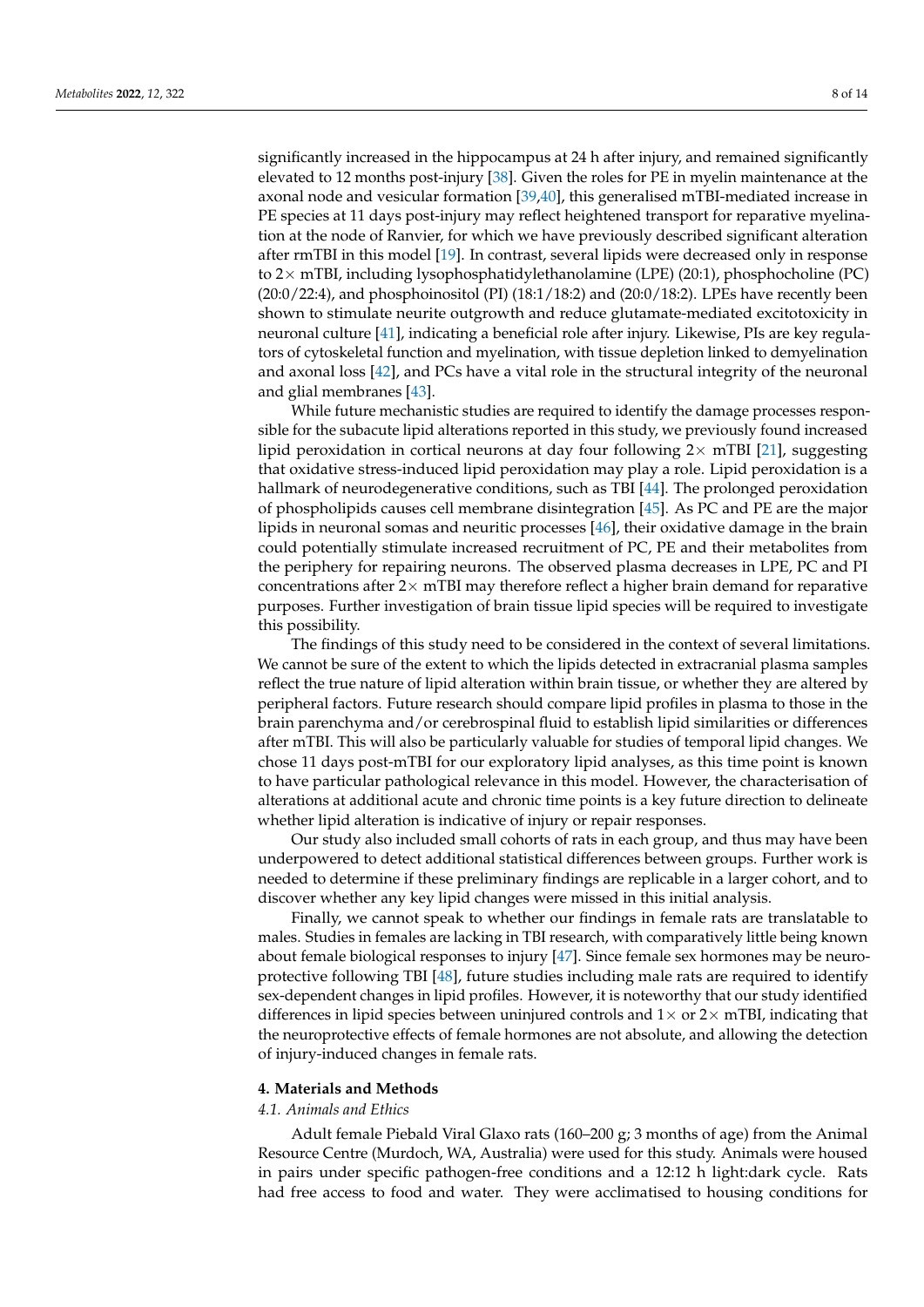a minimum of one week prior to any procedures. All procedures involving rats were approved by the University of Western Australia Animal Ethics Committee (Approval Number RA/3/100/1699), in accordance with the Australian Code of Practice for the Care and Use of Animals for Scientific Purposes, issued by the National Health and Medical Research Council.

#### *4.2. Closed Head Weight-Drop Nodel of Repeated Mild Traumatic Brain Injury*

Twenty rats were randomly assigned to the sham ( $n = 6$ ),  $1 \times mTBI$  ( $n = 7$ ) or  $2 \times mTBI$ (*n* = 7) groups. Injuries were delivered at 24 h intervals, using a closed head, rotational acceleration weight-drop model of mTBI which has been described in detail previously [\[21\]](#page-11-21). Briefly, rats were anaesthetised with 4% isoflurane in 4 L/min oxygen and their heads were shaved before they were laid prone on a delicate task wiper (Kimwipes, Kimberly-Clark, Irving, TX, USA). The rat's head was aligned to ensure that the 250 g weight released from a 1 m height would impact midline 2–3 mm anterior to the front of the ears, at the lambda suture line. Sham procedures were identical except for the weight drop (i.e., no injury). Animals that received  $1 \times mTBI$  received a sham procedure when mTBI was not administered, ensuring equal anaesthesia for all animals to control for the effect of anaesthesia. All rats received analgesia (Carprofen, 4 mg/kg, s.c., Norbrook Laboratories, Tullamarine, VIC, Australia) immediately after the sham or mTBI procedures, before they were returned to their housing.

#### *4.3. Plasma Collection for Lipidomics*

At day 11 after the first sham or mTBI (day 1), rats were deeply anesthetised using pentobarbital sodium (160 mg/kg i.p., Virbac; supplied by Provet, Malaga, WA, Australia). Peripheral blood (2 mL) was collected by cardiac puncture using a 23 G needle in a syringe, transferred to an EDTA vacutainer (BD Vacutainer; REF 367839; BD Biosciences, North Ryde, NSW, Australia) and mixed by gentle inversion of the tubes. Plasma was separated from whole blood by centrifugation at 1500× *g* for 15 min at 4 °C, and stored at –80 °C until use.

#### *4.4. Sample Preparation for Liquid Chromatography–Mass Spectrometry (LC-MS)*

Lipidomic analysis was completed using an established method previously described [\[49\]](#page-13-5), resulting in the quantification of 856 lipid species from 10  $\mu$ L of rat plasma. Sample extraction was completed using a Biomek i5 sample automation system (Beckman Coulter, Mount Waverley, VIC Australia). To each 10  $\mu$ L plasma sample, 90  $\mu$ L of isopropanol (Fisher Scientific, Malaga, Western Australia) containing stable isotope-labelled internal standards (LipidyzerTM Internal Standards Kit from Sciex, Framingham, MA, USA, and SPLASH LipidoMIXTM, Lyso PI 17:1, Lyso PG 17:1, and Lyso PS 17:1, Avanti Polar Lipids, Alabaster, AL, USA) was added, and then mixed for 20 min. Samples were then centrifuged (3500× *g* for 10 min at 4 ◦C). Supernatant aliquots of 70 µL were then transferred into an Eppendorf 350 µL 96-well plate for LC-MS analysis. Samples were analysed within 24 h of preparation. QC samples were prepared using a commercial pooled human plasma sample (BioIVT, New York, NY, USA) and underwent replicate extraction (*n* = 5) using the method described. These replicate samples were periodically analysed throughout the analytical sequence.

# *4.5. Liquid Chromatography Mass Spectrometry (LC-MS)*

Lipidomic analysis of the plasma sample extracts was performed using a targeted tandem mass spectrometry (MS/MS) approach using predefined multiple reaction monitoring (MRM) transitions (Sciex sMRM Pro Builder, Framingham, MA, USA) and in-house defined chromatographic retention time windows.

The analytical system consisted of a Sciex ExionLC  $^{TM}$  coupled to a Triple Quadrupole Linear Ion Trap (QTRAP 6500+) (SCIEX, Concord, ON, Canada). Lipid metabolites were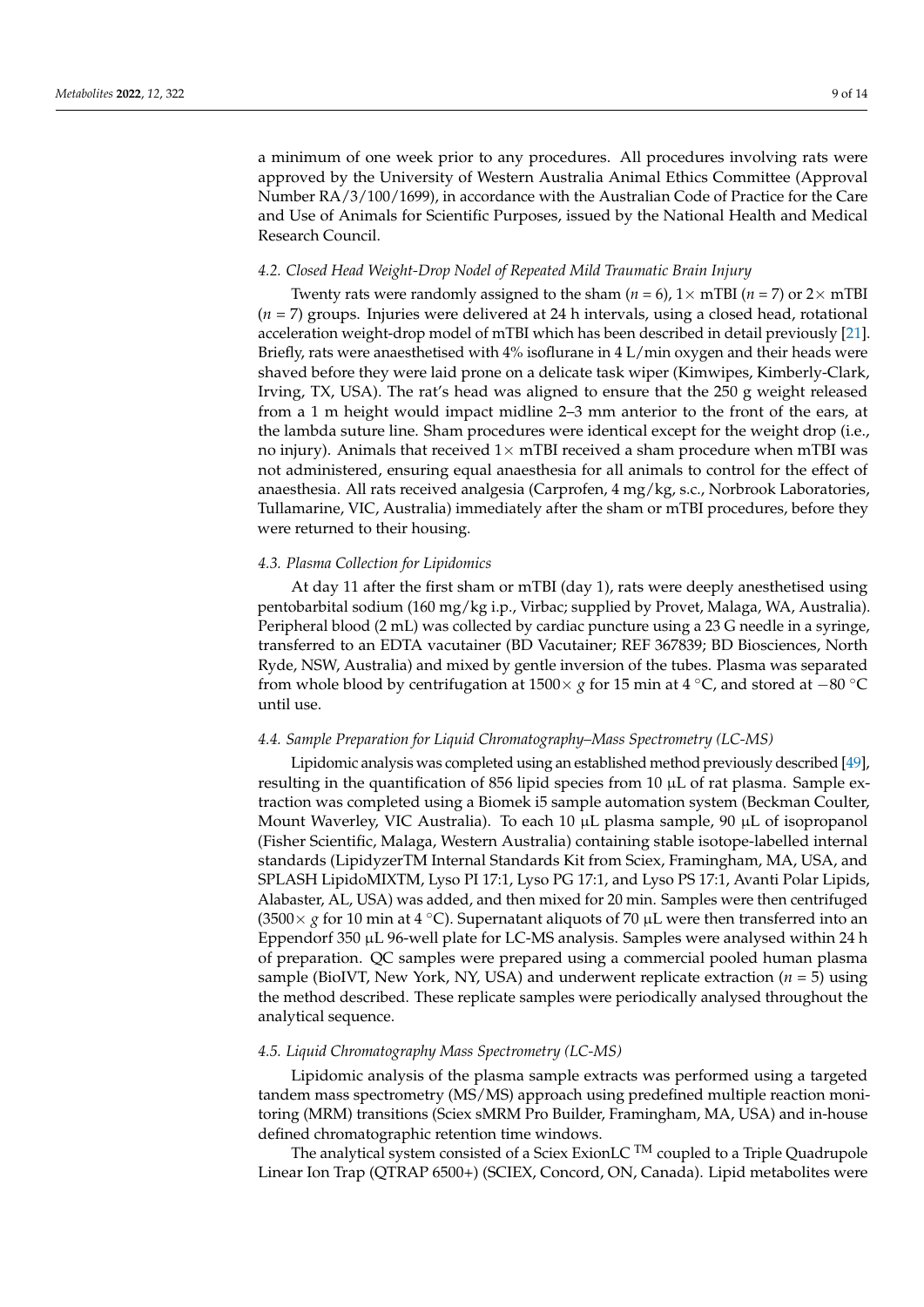chromatographically separated using a Waters Acquity BEH C18 reverse phase column (1.7  $\mu$ m, 100 × 2.1 mm particle size; Waters Corp., Milford, MA, USA), maintained at 60 °C.

The mobile phase consisted of water, acetonitrile and isopropanol (all Optima grade), which were all purchased from Thermo Fisher Scientific (Malaga, Western Australia). Mobile phase composition and gradients are described in detail in the Supplementary Materials, along with additional instrument settings. Specific MS settings, MRM transitions and chromatographic retention times for the lipids of interest are reported in the results section and Tables S2–S4 are included in Table S4.

#### *4.6. Data Pre-Processing*

Peak picking was conducted using SkylineMS [\[50\]](#page-13-6) (Version 21.1) MacCoss Lab Software, University of Washington, Seattle, WA, USA). Data preprocessing and feature filtering was performed using R (version 4.4.1; R Foundation, Vienna, Austria) in R Studio [\[51\]](#page-13-7) (version 1.4.1; R Studio, Boston, MA, USA) using in-house scripts; first, the lipid features were kept in the dataset if the relative standard deviation across the replicate QC samples was <30%; signal drift correction was then performed using the package statTarget [\[52\]](#page-13-8); the data then underwent logarithmic transformation to normalise variance and to estimate the normal distribution required for the univariate and multivariate analyses.

#### *4.7. Statistical Analyses*

For multivariate statistics, the final data matrix was transferred to SIMCA 17.0.1 (Sartorius AG, Goettingen, Germany). Data were pareto-scaled prior to multivariate modelling. PCA was performed to assess the measurement precision of the QC data, as well as to identify and remove the outlier samples. Three outlier samples (sham group = 2,  $1\times$  mTBI group = 1) were identified within the PCA via Hotelling's T2 (95% CI) and removed from subsequent statistical analysis. Following PCA analysis, a supervised OPLS-DA was performed. Variable Importance for Projection Plots (VIP) were used to determine the importance of each lipid in the OPLS-DA model.

Following multivariate analysis, and to further stratify the three groups, univariate tests were performed using a Kruskal–Wallis one-way ANOVA on ranks, with Dunn's test applied post-hoc to determine intergroup differences (sham,  $1\times$  mTBI and  $2\times$  mTBI). Statistical significance was deemed where  $p \leq 0.05$ . As the study was of a discovery design and to avoid the potential loss of true positives, no correction for multiple testing was performed. Univariate analysis was completed using R (version 4.4.1) in R Studio [\[51\]](#page-13-7) (version 1.4.1). Box plots were produced using GraphPad Prism v8.0.0 (GraphPad Software, San Diego, CA, USA, <www.graphpad.com> (accessed on 28 October 2021)).

#### **5. Conclusions**

Lipids are key molecules in a plethora of biochemical and physiological processes, including cellular signalling, immune responses, membrane lipid structure, and inflammatory pathways. Measuring the perturbations of the lipid species in clinically-relevant mTBI models provides further insight into the underlying pathophysiology, and highlights lipid alteration as a potential therapeutic target to improve outcomes following mTBI. The findings from our lipidomic analysis build on reported TBI insights in the literature. Furthermore, we provide novel insights into the subacute lipidomic signature of single and repeated mTBI. Given our finding of bi-directional plasma lipid concentration changes with single and repeated injury, the alteration of lipid species may be a new avenue for biomarker research in mTBI. Future work is needed to establish the degree to which pathological brain changes are reflected by plasma lipids, and to characterise the temporal lipid profile after single and repeated injury.

**Supplementary Materials:** The following supporting information can be downloaded at: [https://](https://www.mdpi.com/article/10.3390/metabo12040322/s1) [www.mdpi.com/article/10.3390/metabo12040322/s1,](https://www.mdpi.com/article/10.3390/metabo12040322/s1) Figure S1: Unsupervised Principal Component Analysis (PCA) with 19 samples (6 from sham controls, 6 from rats with  $1\times$  mTBI, and 7 from rats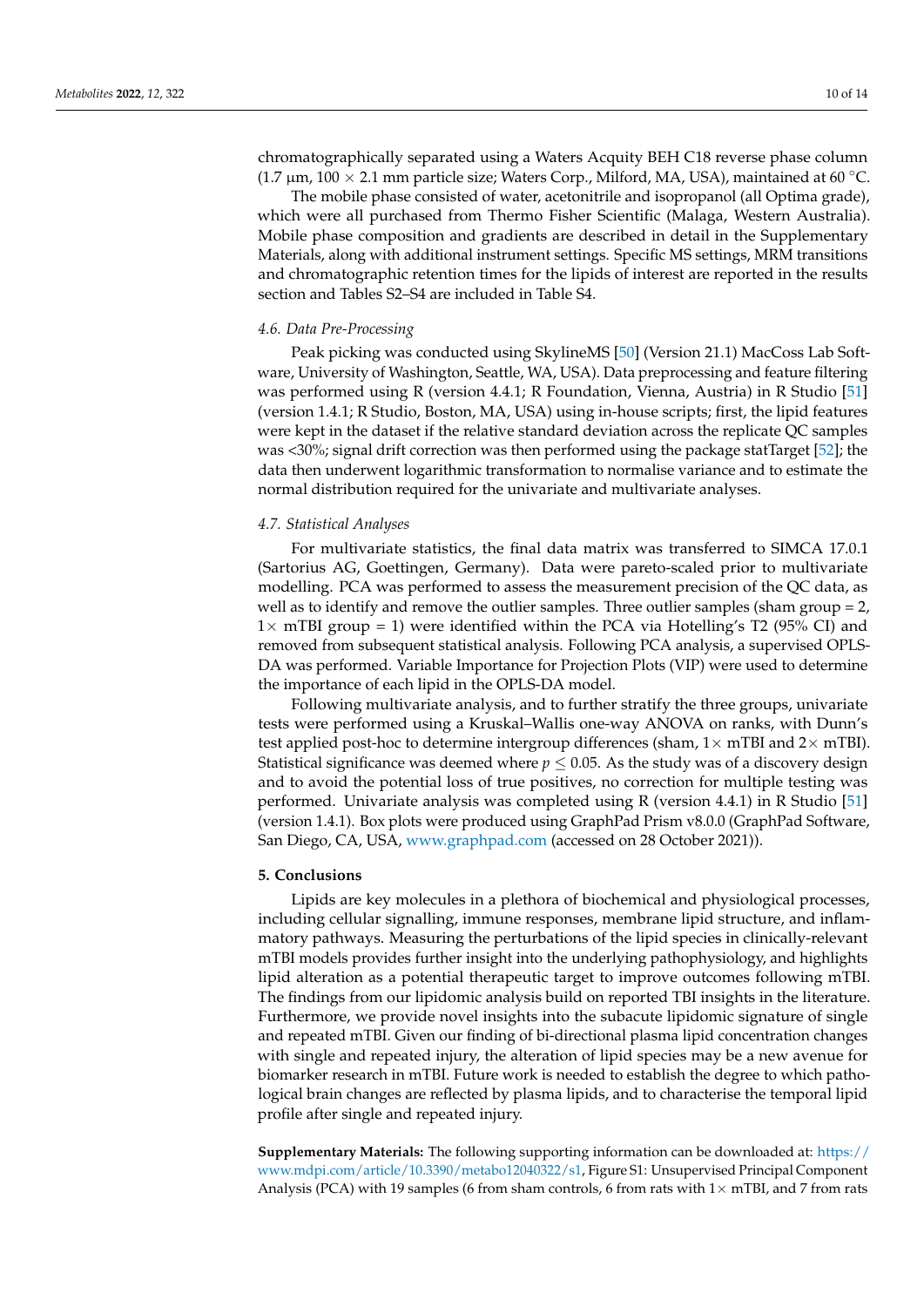with  $2\times$  mTBI). Table S1: Variable Influence on Projection (VIP) values generated for the OPLS-DA model presented in manuscript Figure [1A](#page-2-0) (control vs.  $1 \times$  mTBI). The table includes the top 20 lipid features (ordered by VIP value). Table S2: Variable Influence on Projection (VIP) values generated for the OPLS-DA model presented in manuscript Figure [1B](#page-2-0) (control vs.  $2 \times mTBI$ ). The table includes the top 20 lipid features (ordered by VIP value). Table S3: Variable Influence on Projection (VIP) values generated for the OPLS-DA model presented in manuscript Figure [1C](#page-2-0)  $(1 \times mTBI$  vs. 2× mTBI). The table includes the top 20 lipid features (ordered by VIP value). Figure S2. Lipids that decreased between one mTBI and two mTBIs. Boxplots represent the minimum, first quartile, median, third quartile, and maximum, for the control,  $1\times$  mTBI and  $2\times$  mTBI groups. Table S4: Mass Spectrometry Multiple Reaction Monitoring (MRM) transitions and chromatographic retention times for the lipids of interest reported in the results section of the manuscript and Supplementary Tables S2–S4. Table S5: A non-exhaustive list of lipid class findings in clinical or experimental studies in mild and moderate-severe TBI.

**Author Contributions:** C.C.A.: Conceptualization, Methodology, Investigation, Data Interpretation, Project administration, Writing—original draft and Writing—review and editing; H.S.: Methodology, Investigation, Formal analysis, Preparation and Visualization of data, Data Interpretation, Writing—original draft, Writing—review and editing. S.C.H.: Investigation, Data Interpretation, Writing—original draft and Writing—review and editing. N.G.L.: Formal analysis, Preparation and Visualization of data, Data Interpretation, Writing—original draft, Writing—review and editing. K.L.: Investigation. C.B.: Investigation. B.L.: Investigation. T.M.: Investigation. M.P.: Investigation. R.S.A.: Conceptualization and Supervision. L.W.: Funding acquisition, Conceptualization, Methodology, Supervision, Project administration, Data Interpretation and Writing—review and editing. M.F.: Funding acquisition, Conceptualization, Methodology, Supervision, Project administration, Data Interpretation, and Writing—review and editing. All authors have read and agreed to the published version of the manuscript.

**Funding:** This research did not receive external funding.

**Institutional Review Board Statement:** The study was conducted according to the Australian Code of Practice for the Care and Use of Animals for Scientific Purposes, issued by the National Health and Medical Research Council. All procedures were approved by the University of Western Australia Animal Ethics Committee (Approval Number RA/3/100/1699).

**Informed Consent Statement:** Not applicable.

**Data Availability Statement:** The data that support the findings of this study are available on request from the corresponding author. The data are not publicly available due to privacy or ethical restrictions.

**Conflicts of Interest:** The authors declare no conflict of interest.

# **Abbreviations**

| СE      | Cholesterolester                                                |
|---------|-----------------------------------------------------------------|
| FFA     | Free fatty acid                                                 |
| HCER    | Hexosylceramide                                                 |
| LC-MS   | Liquid chromatography-mass spectrometry                         |
| LPE     | Lysophosphatidylethanolamine                                    |
| LPG     | Lysophosphoglycerol                                             |
| mTBI    | Mild traumatic brain injury                                     |
| OPLS-DA | Orthogonal projection to latent structure-discriminant analysis |
| РC      | Phosphocholine                                                  |
| PCA     | Principal components analysis                                   |
| PЕ      | Phosphoethanolamine                                             |
| ΡI      | Phosphoinositol                                                 |
| PS      | Phosphoserine                                                   |
| QC      | Quality control                                                 |
| rmTBI   | Repeated mild traumatic brain injury                            |
| SМ      | Sphingomyelin                                                   |
| TBI     | Traumatic brain injury                                          |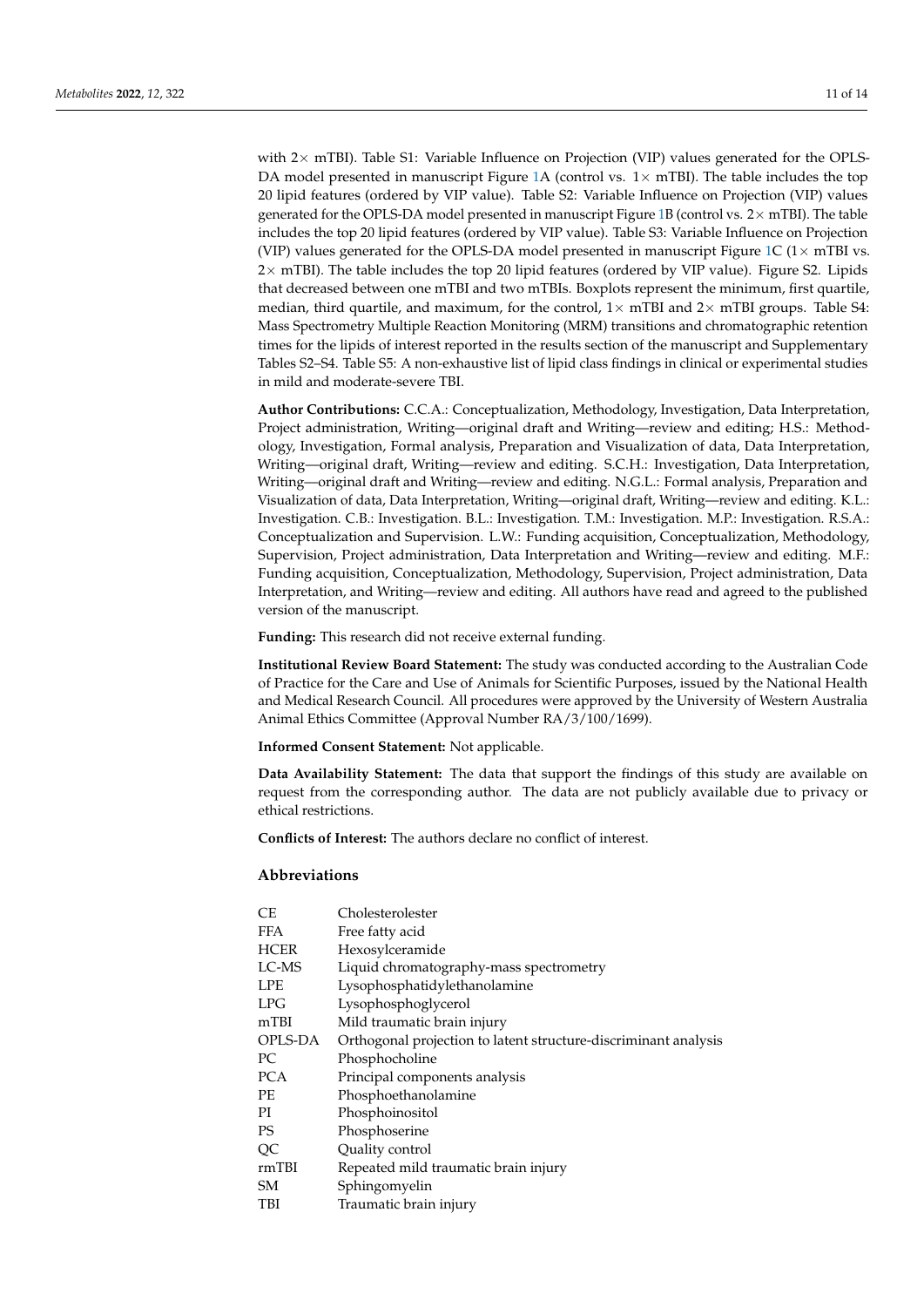# **References**

- <span id="page-11-0"></span>1. Thomas, E.; Fitzgerald, M.; Cowen, G. Post-concussion states: How do we improve our patients' outcomes? An Australian perspective. *J. Concussion* **2020**, *4*, 205970022096031. [\[CrossRef\]](http://doi.org/10.1177/2059700220960313)
- <span id="page-11-1"></span>2. Belanger, H.G.; Spiegel, E.; Vanderploeg, R.D. Neuropsychological performance following a history of multiple self-reported concussions: A meta-analysis. *J. Int. Neuropsychol. Soc.* **2010**, *16*, 262–267. [\[CrossRef\]](http://doi.org/10.1017/S1355617709991287) [\[PubMed\]](http://www.ncbi.nlm.nih.gov/pubmed/20003581)
- <span id="page-11-2"></span>3. Martini, D.N.; Broglio, S.P. Long-term effects of sport concussion on cognitive and motor performance: A review. *Int. J. Psychophysiol.* **2018**, *132*, 25–30. [\[CrossRef\]](http://doi.org/10.1016/j.ijpsycho.2017.09.019) [\[PubMed\]](http://www.ncbi.nlm.nih.gov/pubmed/29017781)
- <span id="page-11-3"></span>4. Omalu, B.; Bailes, J.; Hamilton, R.L.; Kamboh, M.I.; Hammers, J.; Case, M.; Fitzsimmons, R. Emerging Histomorphologic Phenotypes of Chronic Traumatic Encephalopathy in American Athletes. *Neurosurgery* **2011**, *69*, 173–183. [\[CrossRef\]](http://doi.org/10.1227/NEU.0b013e318212bc7b) [\[PubMed\]](http://www.ncbi.nlm.nih.gov/pubmed/21358359)
- <span id="page-11-4"></span>5. Decq, P.; Gault, N.; Blandeau, M.; Kerdraon, T.; Berkal, M.; Elhelou, A.; Dusfour, B.; Peyrin, J.-C. Long-term consequences of recurrent sports concussion. *Acta Neurochir. (Wien)* **2016**, *158*, 289–300. [\[CrossRef\]](http://doi.org/10.1007/s00701-015-2681-4) [\[PubMed\]](http://www.ncbi.nlm.nih.gov/pubmed/26711286)
- <span id="page-11-5"></span>6. Giza, C.C.; Hovda, D.A. The New Neurometabolic Cascade of Concussion. *Neurosurgery* **2014**, *75* (Suppl. 4), S24–S33. [\[CrossRef\]](http://doi.org/10.1227/NEU.0000000000000505)
- <span id="page-11-6"></span>7. Abdul-Muneer, P.; Schuetz, H.; Wang, F.; Skotak, M.; Jones, J.; Gorantla, S.; Zimmerman, M.C.; Chandra, N.; Haorah, J. Induction of Oxidative and Nitrosative Damage Leads to Cerebrovascular Inflammation in an Animal Model of Mild Traumatic brain Injury Induced by Primary Blast. *Free Radic. Biol. Med.* **2013**, *60*, 282–291. [\[CrossRef\]](http://doi.org/10.1016/j.freeradbiomed.2013.02.029) [\[PubMed\]](http://www.ncbi.nlm.nih.gov/pubmed/23466554)
- <span id="page-11-7"></span>8. Garcia-Fresco, G.P.; Sousa, A.D.; Pillai, A.M.; Moy, S.S.; Crawley, J.N.; Tessarollo, L.; Dupree, J.L.; Bhat, M.A. Disruption of Axo–Glial Junctions Causes Cytoskeletal Disorganization and Degeneration of Purkinje Neuron Axons. *Proc. Natl. Acad. Sci. USA* **2006**, *103*, 5137–5142. [\[CrossRef\]](http://doi.org/10.1073/pnas.0601082103)
- <span id="page-11-8"></span>9. Nessel, I.; Michael-Titus, A.T. Lipid profiling of brain tissue and blood after traumatic brain injury: A review of human and experimental studies. *Semin. Cell Dev. Biol.* **2021**, *112*, 145–156. [\[CrossRef\]](http://doi.org/10.1016/j.semcdb.2020.08.004)
- <span id="page-11-9"></span>10. Emmerich, T.; Abdullah, L.; Ojo, J.; Mouzon, B.; Nguyen, T.; Laco, G.S.; Crynen, G.; Evans, J.E.; Reed, J.; Mullan, M.; et al. Mild TBI Results in a Long-Term Decrease in Circulating Phospholipids in a Mouse Model of Injury. *NeuroMolecular Med.* **2016**, *19*, 122–135. Available online: <https://link.springer.com/article/10.1007/s12017-016-8436-4> (accessed on 29 September 2021). [\[CrossRef\]](http://doi.org/10.1007/s12017-016-8436-4) [\[PubMed\]](http://www.ncbi.nlm.nih.gov/pubmed/27540748)
- <span id="page-11-10"></span>11. Bozek, K.; Wei, Y.; Yan, Z.; Liu, X.; Xiong, J.; Sugimoto, M.; Tomita, M.; Pääbo, S.; Sherwood, C.C.; Hof, P.R.; et al. Organization and Evolution of Brain Lipidome Revealed by Large-Scale Analysis of Human, Chimpanzee, Macaque, and Mouse Tissues. *Neuron* **2015**, *85*, 695–702. [\[CrossRef\]](http://doi.org/10.1016/j.neuron.2015.01.003) [\[PubMed\]](http://www.ncbi.nlm.nih.gov/pubmed/25661180)
- <span id="page-11-11"></span>12. Sunshine, H.; Iruela-Arispe, M.L. Membrane Lipids and Cell Signaling. *Curr. Opin. Lipidol.* **2017**, *28*, 408–413. Available online: <https://pubmed.ncbi.nlm.nih.gov/28692598/> (accessed on 22 October 2021). [\[CrossRef\]](http://doi.org/10.1097/MOL.0000000000000443) [\[PubMed\]](http://www.ncbi.nlm.nih.gov/pubmed/28692598)
- <span id="page-11-12"></span>13. Smith, Q.R.; Nagura, H. Fatty Acid Uptake and Incorporation in Brain: Studies with the Perfusion Model. *J. Mol. Neurosci.* **2001**, *16*, 167–172. [\[CrossRef\]](http://doi.org/10.1385/JMN:16:2-3:167)
- <span id="page-11-13"></span>14. Rapoport, S.I.; Chang, M.J.C.; Spector, A.A. Delivery and Turnover of Plasma-Derived Essential PUFAs in Mammalian Brain. *J. Lipid Res.* **2001**, *42*, 678–685. Available online: <http://www.jlr.org/article/S0022227520316291/fulltext> (accessed on 1 October 2021). [\[CrossRef\]](http://doi.org/10.1016/S0022-2275(20)31629-1)
- <span id="page-11-14"></span>15. Daley, M.; Dekaban, G.A.; Bartha, R.; Brown, A.; Stewart, T.C.; Doherty, T.; Fischer, L.; Holmes, J.; Menon, R.; Rupar, C.A.; et al. Metabolomics Profiling of Concussion in Adolescent Male Hockey Players: A Novel Diagnostic Method. *Metabolomics* **2016**, *12*, 185. Available online: <https://link.springer.com/article/10.1007/s11306-016-1131-5> (accessed on 1 October 2021). [\[CrossRef\]](http://doi.org/10.1007/s11306-016-1131-5)
- <span id="page-11-15"></span>16. Emmerich, M.T.; Abdullah, L.; Crynen, G.; Dretsch, M.N.; Evans, J.; Ait-Ghezala, G.; Reed, J.; Montague, M.H.; Chaytow, H.; Mathura, V.S.; et al. Plasma Lipidomic Profiling in a Military Population of Mild Traumatic Brain Injury and Post-Traumatic Stress Disorder with Apolipoprotein E  $\epsilon$ 4-Dependent Effect. *J. Neurotrauma* 2016, 33, 1331-1348. Available online: [https:](https://www.liebertpub.com/doi/abs/10.1089/neu.2015.4061) [//www.liebertpub.com/doi/abs/10.1089/neu.2015.4061](https://www.liebertpub.com/doi/abs/10.1089/neu.2015.4061) (accessed on 1 October 2021). [\[CrossRef\]](http://doi.org/10.1089/neu.2015.4061) [\[PubMed\]](http://www.ncbi.nlm.nih.gov/pubmed/26714394)
- <span id="page-11-16"></span>17. Ojo, J.O.; Algamal, M.; Leary, P.; Abdullah, L.; Mouzon, B.; Evans, J.E.; Mullan, M.; Crawford, F. Disruption in Brain Phospholipid Content in a Humanized Tau Transgenic Model Following Repetitive Mild Traumatic Brain Injury. *Front. Neurosci.* **2018**, *12*, 893. [\[CrossRef\]](http://doi.org/10.3389/fnins.2018.00893)
- <span id="page-11-17"></span>18. Meaney, D.F.; Smith, D.H. Biomechanics of Concussion. *Clin. Sports Med.* **2011**, *30*, 19–31. Available online: [https://pubmed.ncbi.](https://pubmed.ncbi.nlm.nih.gov/21074079/) [nlm.nih.gov/21074079/](https://pubmed.ncbi.nlm.nih.gov/21074079/) (accessed on 13 March 2022). [\[CrossRef\]](http://doi.org/10.1016/j.csm.2010.08.009) [\[PubMed\]](http://www.ncbi.nlm.nih.gov/pubmed/21074079)
- <span id="page-11-18"></span>19. Mao, Y.; Black, A.M.B.; Milbourn, H.; Krakonja, S.; Nesbit, M.; Bartlett, C.A.; Fehily, B.; Takechi, R.; Yates, N.J.; Fitzgerald, M. The Effects of a Combination of Ion Channel Inhibitors in Female Rats Following Repeated Mild Traumatic Brain Injury. *Int. J. Mol. Sci.* **2018**, *19*, 3408. [\[CrossRef\]](http://doi.org/10.3390/ijms19113408) [\[PubMed\]](http://www.ncbi.nlm.nih.gov/pubmed/30384417)
- <span id="page-11-20"></span>20. Anyaegbu, C.C.; Mao, Y.; McGonigle, T.; Raja, S.; Clarke, T.; Black, A.M.B.; Solomon, T.; Fuller, K.; Fitzgerald, M. Simultaneous flow cytometric characterization of multiple cell types and metabolic states in the rat brain after repeated mild traumatic brain injury. *J. Neurosci. Methods* **2021**, *359*, 109223. [\[CrossRef\]](http://doi.org/10.1016/j.jneumeth.2021.109223)
- <span id="page-11-21"></span>21. Yates, N.; Lydiard, S.; Fehily, B.; Weir, G.; Chin, A.; Bartlett, C.A.; Alderson, J.; Fitzgerald, M. Repeated mild traumatic brain injury in female rats increases lipid peroxidation in neurons. *Exp. Brain Res.* **2017**, *235*, 2133–2149. [\[CrossRef\]](http://doi.org/10.1007/s00221-017-4958-8)
- <span id="page-11-19"></span>22. Fehily, B.; Bartlett, C.A.; Lydiard, S.; Archer, M.; Milbourn, H.; Majimbi, M.; Hemmi, J.M.; Dunlop, S.A.; Yates, N.; Fitzgerald, M. Differential responses to increasing numbers of mild traumatic brain injury in a rodent closed-head injury model. *J. Neurochem.* **2019**, *149*, 660–678. [\[CrossRef\]](http://doi.org/10.1111/jnc.14673)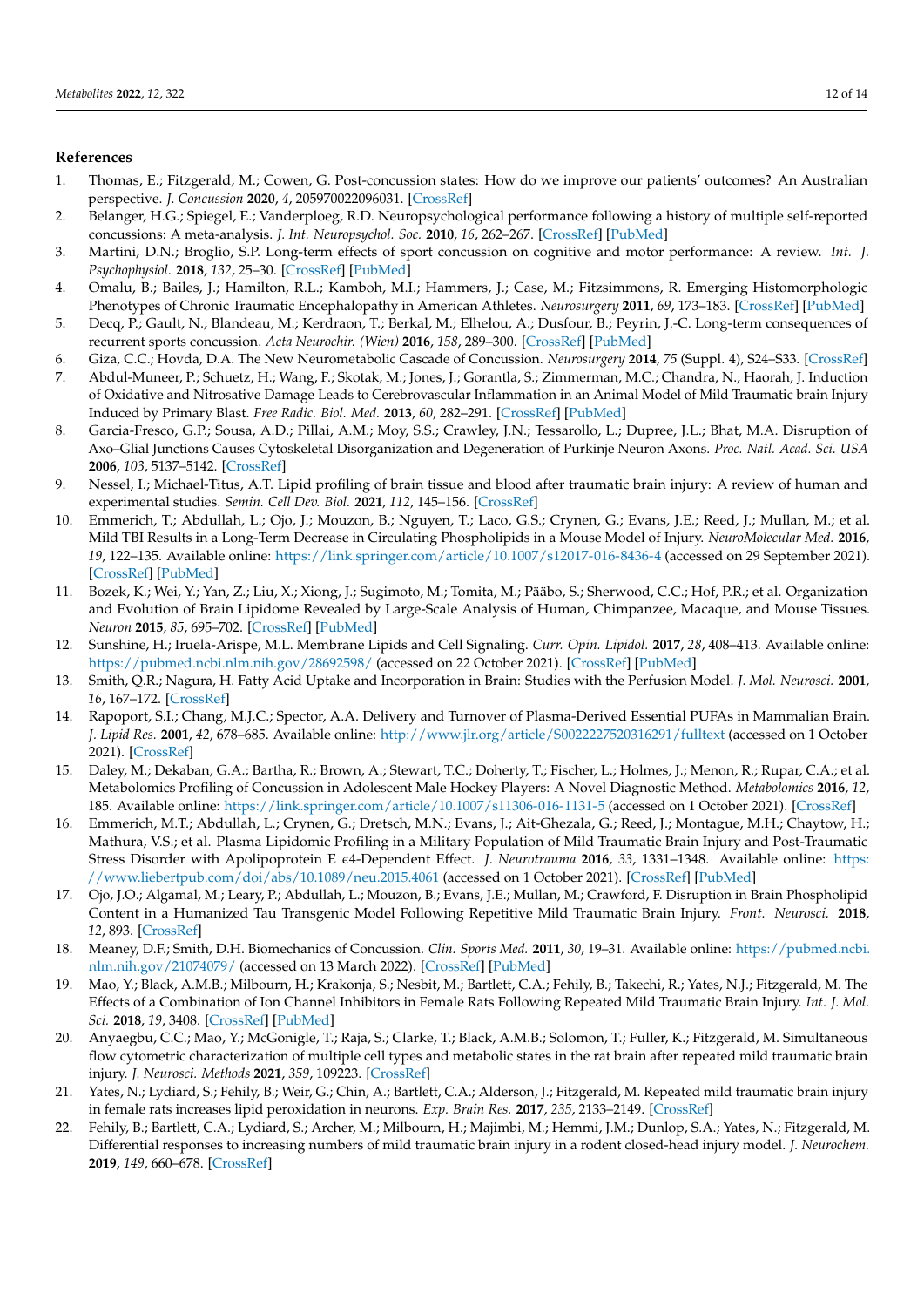- <span id="page-12-0"></span>23. Emmerich, T.; Zakirova, Z.; Klimas, N.; Sullivan, K.; Shetty, A.K.; Evans, J.E.; Ait-Ghezala, G.; Laco, G.S.; Hattiangady, B.; Shetty, G.A.; et al. Phospholipid profiling of plasma from GW veterans and rodent models to identify potential biomarkers of Gulf War Illness. *PLoS ONE* **2017**, *12*, e0176634. [\[CrossRef\]](http://doi.org/10.1371/journal.pone.0176634) [\[PubMed\]](http://www.ncbi.nlm.nih.gov/pubmed/28453542)
- 24. Fiandaca, M.S.; Mapstone, M.; Mahmoodi, A.; Gross, T.; Macciardi, F.; Cheema, A.K.; Merchant-Borna, K.; Bazarian, J.; Federoff, H.J. Plasma metabolomic biomarkers accurately classify acute mild traumatic brain injury from controls. *PLoS ONE* **2018**, *13*, e0195318. [\[CrossRef\]](http://doi.org/10.1371/journal.pone.0195318)
- <span id="page-12-1"></span>25. Hogan, S.R.; Phan, J.H.; Alvarado-Velez, M.; Wang, M.D.; Bellamkonda, R.V.; Fernández, F.M.; LaPlaca, M.C. Discovery of Lipidome Alterations Following Traumatic Brain Injury via High-Resolution Metabolomics. *J. Proteome Res.* **2018**, *17*, 2131–2143. Available online: <https://pubmed.ncbi.nlm.nih.gov/29671324/> (accessed on 11 October 2021). [\[CrossRef\]](http://doi.org/10.1021/acs.jproteome.8b00068)
- <span id="page-12-2"></span>26. Huguenard, C.J.C.; Cseresznye, A.; Evans, J.E.; Oberlin, S.; Langlois, H.; Ferguson, S.; Darcey, T.; Nkiliza, A.; Dretsch, M.; Mullan, M.; et al. Plasma Lipidomic Analyses in Cohorts With mTBI and/or PTSD Reveal Lipids Differentially Associated with Diagnosis and APOE ε4 Carrier Status. *Front. Physiol.* **2020**, *11*, 12. [\[CrossRef\]](http://doi.org/10.3389/fphys.2020.00012)
- <span id="page-12-3"></span>27. Poblete, R.A.; Arenas, M.; Sanossian, N.; Freeman, W.D.; Louie, S.G. The Role of Bioactive Lipids in Attenuating the Neuroinflammatory Cascade in Traumatic Brain Injury. *Ann. Clin. Transl. Neurol.* **2020**, *7*, 2524–2534. [\[CrossRef\]](http://doi.org/10.1002/acn3.51240)
- <span id="page-12-4"></span>28. Roux, A.; Muller, L.; Jackson, S.N.; Post, J.; Baldwin, K.; Hoffer, B.; Balaban, C.; Barbacci, D.; Schultz, J.A.; Gouty, S.; et al. Mass Spectrometry Imaging of Rat Brain Lipid Profile Changes over Time Following Traumatic Brain Injury. *J. Neurosci. Methods* **2016**, *272*, 19–32. Available online: <https://pubmed.ncbi.nlm.nih.gov/26872743/> (accessed on 22 October 2021). [\[CrossRef\]](http://doi.org/10.1016/j.jneumeth.2016.02.004) [\[PubMed\]](http://www.ncbi.nlm.nih.gov/pubmed/26872743)
- <span id="page-12-5"></span>29. Ye, L.; Sun, Y.; Jiang, Z.; Wang, G. L-Serine, an Endogenous Amino Acid, Is a Potential Neuroprotective Agent for Neurological Disease and Injury. *Front. Mol. Neurosci.* **2021**, *14*, 1–9. [\[CrossRef\]](http://doi.org/10.3389/fnmol.2021.726665) [\[PubMed\]](http://www.ncbi.nlm.nih.gov/pubmed/34552468)
- <span id="page-12-6"></span>30. Harizi, H.; Corcuff, J.-B.; Gualde, N. Arachidonic-Acid-Derived Eicosanoids: Roles in Biology and Immunopathology. *Trends Mol. Med.* **2008**, *14*, 461–469. Available online: <https://pubmed.ncbi.nlm.nih.gov/18774339/> (accessed on 22 October 2021). [\[CrossRef\]](http://doi.org/10.1016/j.molmed.2008.08.005)
- <span id="page-12-7"></span>31. Anthonymuthu, T.S.; Kenny, E.M.; Amoscato, A.A.; Lewis, J.; Kochanek, P.M.; Kagan, V.E.; Bayır, H. Global assessment of oxidized free fatty acids in brain reveals an enzymatic predominance to oxidative signaling after trauma. *Biochim. Biophys. Acta (BBA) Mol. Basis Dis.* **2017**, *1863*, 2601–2613. [\[CrossRef\]](http://doi.org/10.1016/j.bbadis.2017.03.015) [\[PubMed\]](http://www.ncbi.nlm.nih.gov/pubmed/28347845)
- <span id="page-12-8"></span>32. Williams, K.I.; Higgs, G.A. Eicosanoids and Inflammation. *J. Pathol.* **1988**, *156*, 101–110. Available online: [https://onlinelibrary.](https://onlinelibrary.wiley.com/doi/full/10.1002/path.1711560204) [wiley.com/doi/full/10.1002/path.1711560204](https://onlinelibrary.wiley.com/doi/full/10.1002/path.1711560204) (accessed on 22 October 2021). [\[CrossRef\]](http://doi.org/10.1002/path.1711560204) [\[PubMed\]](http://www.ncbi.nlm.nih.gov/pubmed/3058912)
- <span id="page-12-9"></span>33. Fabelo, N.; Martín, V.; Santpere, G.; Marín, R.; Torrent, L.; Ferrer, I.; Díaz, M. Severe Alterations in Lipid Composition of Frontal Cortex Lipid Rafts from Parkinson's Disease and Incidental Parkinson's Disease. *Mol. Med.* **2011**, *17*, 1107–1118. Available online: <https://pubmed.ncbi.nlm.nih.gov/21717034/> (accessed on 21 October 2021). [\[CrossRef\]](http://doi.org/10.2119/molmed.2011.00119)
- <span id="page-12-10"></span>34. Han, X.; Holtzman, D.M.; McKeel, D.W., Jr. Plasmalogen Deficiency in Early Alzheimer's Disease Subjects and in Animal Models: Molecular Characterization Using Electrospray Ionization mass Spectrometry. *J. Neurochem.* **2001**, *77*, 1168–1180. Available online: <https://pubmed.ncbi.nlm.nih.gov/11359882/> (accessed on 21 October 2021). [\[CrossRef\]](http://doi.org/10.1046/j.1471-4159.2001.00332.x)
- <span id="page-12-11"></span>35. Mallah, K.; Quanico, J.; Raffo-Romero, A.; Cardon, T.; Aboulouard, S.; Devos, D.; Kobeissy, F.; Zibara, K.; Salzet, M.; Fournier, I. Matrix-Assisted Laser Desorption/Ionization-Mass Spectrometry Imaging of Lipids in Experimental Model of Traumatic Brain Injury Detecting Acylcarnitines as Injury Related Markers. *Anal. Chem.* **2019**, *91*, 11879–11887. [\[CrossRef\]](http://doi.org/10.1021/acs.analchem.9b02633)
- <span id="page-12-12"></span>36. Abdullah, L.; Evans, J.E.; Ferguson, S.; Mouzon, B.; Montague, H.; Reed, J.; Crynen, G.; Emmerich, T.; Crocker, M.; Pelot, R.; et al. Lipidomic Analyses Identify Injury-Specific Phospholipid Changes 3 mo after Traumatic Brain Injury. *FASEB J.* **2014**, *28*, 5311–5321. [\[CrossRef\]](http://doi.org/10.1096/fj.14-258228) [\[PubMed\]](http://www.ncbi.nlm.nih.gov/pubmed/25208845)
- <span id="page-12-13"></span>37. Gier, E.C.; Pulliam, A.N.; Gaul, D.A.; Moore, S.G.; LaPlaca, M.C.; Fernández, F.M. Lipidome Alterations following Mild Traumatic Brain Injury in the Rat. *Metabolites* **2022**, *12*, 150. Available online: <https://www.mdpi.com/2218-1989/12/2/150/htm> (accessed on 5 February 2022). [\[CrossRef\]](http://doi.org/10.3390/metabo12020150)
- <span id="page-12-14"></span>38. Ojo, J.O.; Algamal, M.; Leary, P.; Abdullah, L.; Mouzon, B.; Evans, J.E.; Mullan, M.; Crawford, F. Converging and Differential Brain Phospholipid Dysregulation in the Pathogenesis of Repetitive Mild Traumatic Brain Injury and Alzheimer's Disease. *Front. Neurosci.* **2019**, *13*, 103. [\[CrossRef\]](http://doi.org/10.3389/fnins.2019.00103)
- <span id="page-12-15"></span>39. Patel, D.; Witt, S.N. Ethanolamine and Phosphatidylethanolamine: Partners in Health and Disease. *Oxidative Med. Cell. Longev.* **2017**, *2017*, 1–18. [\[CrossRef\]](http://doi.org/10.1155/2017/4829180) [\[PubMed\]](http://www.ncbi.nlm.nih.gov/pubmed/28785375)
- <span id="page-12-16"></span>40. Inaba, T.; Murate, M.; Tomishige, N.; Lee, Y.F.; Hullin-Matsuda, F.; Pollet, B.; Humbert, N.; Mély, Y.; Sako, Y.; Greimel, P.; et al. Formation of Tubules and Helical Ribbons by Ceramide Phosphoethanolamine-Containing Membranes. *Sci. Rep.* **2019**, *9*, 5812. Available online: <https://www.nature.com/articles/s41598-019-42247-1> (accessed on 22 October 2021). [\[CrossRef\]](http://doi.org/10.1038/s41598-019-42247-1) [\[PubMed\]](http://www.ncbi.nlm.nih.gov/pubmed/30967612)
- <span id="page-12-17"></span>41. Hisano, K.; Yoshida, H.; Kawase, S.; Mimura, T.; Haniu, H.; Tsukahara, T.; Kurihara, T.; Matsuda, Y.; Saito, N.; Uemura, T. Abundant Oleoyl-Lysophosphatidylethanolamine in Brain Stimulates Neurite Outgrowth and Protects against Glutamate Toxicity in Cultured Cortical Neurons. *J. Biochem.* **2021**, *170*, 327–336. Available online: [https://academic.oup.com/jb/article/170/3/327/](https://academic.oup.com/jb/article/170/3/327/6211200) [6211200](https://academic.oup.com/jb/article/170/3/327/6211200) (accessed on 22 October 2021). [\[CrossRef\]](http://doi.org/10.1093/jb/mvab046) [\[PubMed\]](http://www.ncbi.nlm.nih.gov/pubmed/33822960)
- <span id="page-12-18"></span>42. Raghu, P.; Joseph, A.; Krishnan, H.; Singh, P.; Saha, S. Phosphoinositides: Regulators of Nervous System Function in Health and Disease. *Front. Mol. Neurosci.* **2019**, *12*, 208. [\[CrossRef\]](http://doi.org/10.3389/fnmol.2019.00208) [\[PubMed\]](http://www.ncbi.nlm.nih.gov/pubmed/31507376)
- <span id="page-12-19"></span>43. Javaid, S.; Farooq, T.; Rehman, Z.; Afzal, A.; Ashraf, W.; Rasool, M.F.; Alqahtani, F.; Alsanea, S.; Alasmari, F.; Alanazi, M.M.; et al. Dynamics of Choline-Containing Phospholipids in Traumatic Brain Injury and Associated Comorbidities. *Int. J. Mol. Sci.* **2021**, *22*, 11313. [\[CrossRef\]](http://doi.org/10.3390/ijms222111313) [\[PubMed\]](http://www.ncbi.nlm.nih.gov/pubmed/34768742)